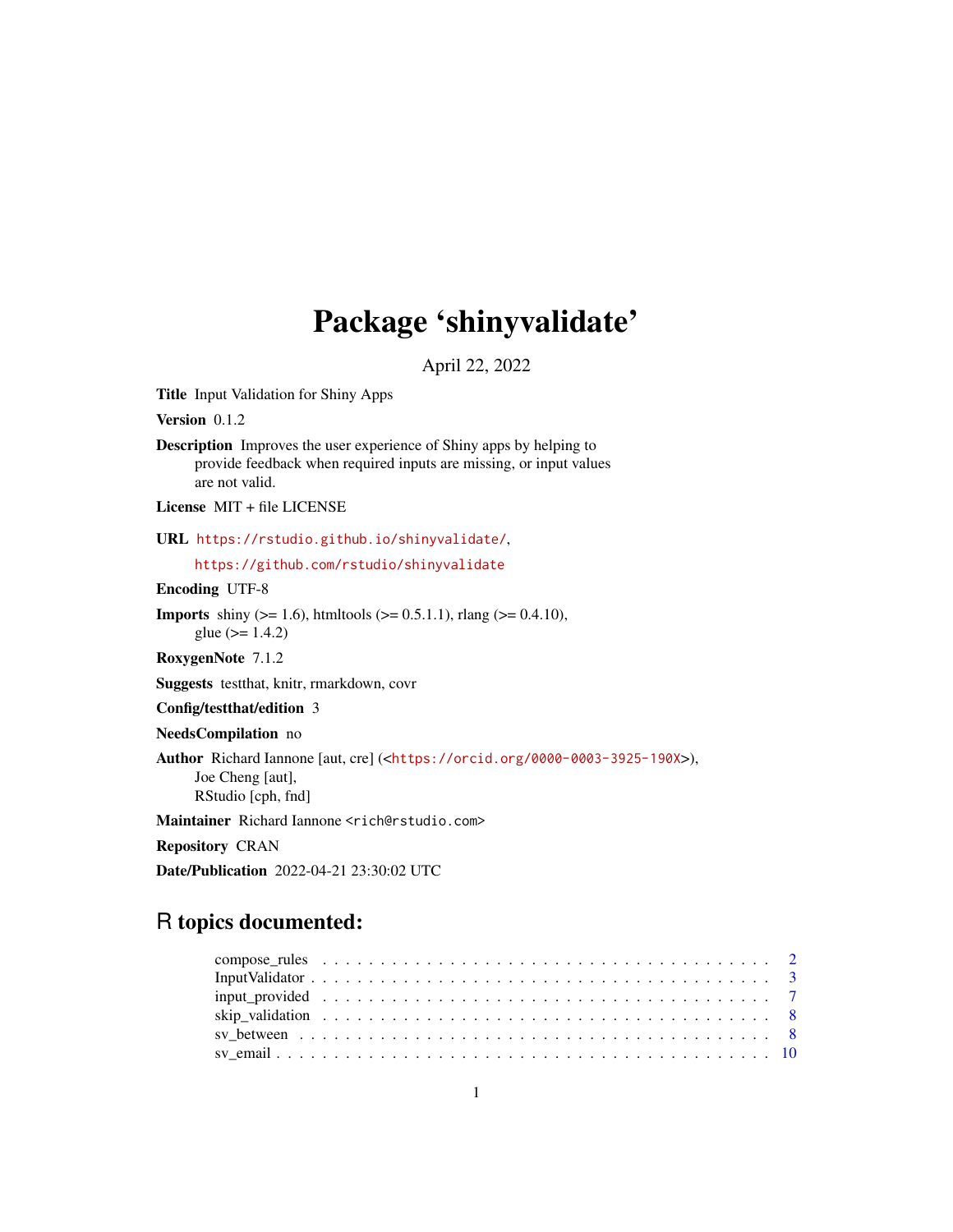#### <span id="page-1-0"></span>2 compose\_rules

<span id="page-1-1"></span>compose\_rules *Combine shinyvalidate rule functions*

#### Description

Takes multiple shinyvalidate rule functions, and returns a shinyvalidate rule function. When this resulting rule function is invoked, it will try each of its constituent rule functions in order; the first validation error that is detected will be returned immediately and the remaining rules will not be tried.

This function is not intended to be used by Shiny app authors (i.e. not for InputValidator\$add\_rule("x", compose\_rules( but for developers of reusable shinyvalidate rule functions. See examples.

#### Usage

compose\_rules(...)

#### Arguments

... Any number of shinyvalidate rule functions; earlier rules will be attempted before later rules. Argument names are ignored. Single-sided formulas are also accepted instead of a function, using . as the variable name for the input value.

#### Value

A function suitable for use as an [InputValidator\\$add\\_rule\(\)](#page-2-1) rule.

#### See Also

```
Other rule functions: sv_between(), sv_email(), sv_equal(), sv_gte(), sv_gt(), sv_in_set(),
sv_integer(), sv_lte(), sv_lt(), sv_not_equal(), sv_numeric(), sv_optional(), sv_regex(),
sv_required(), sv_url()
```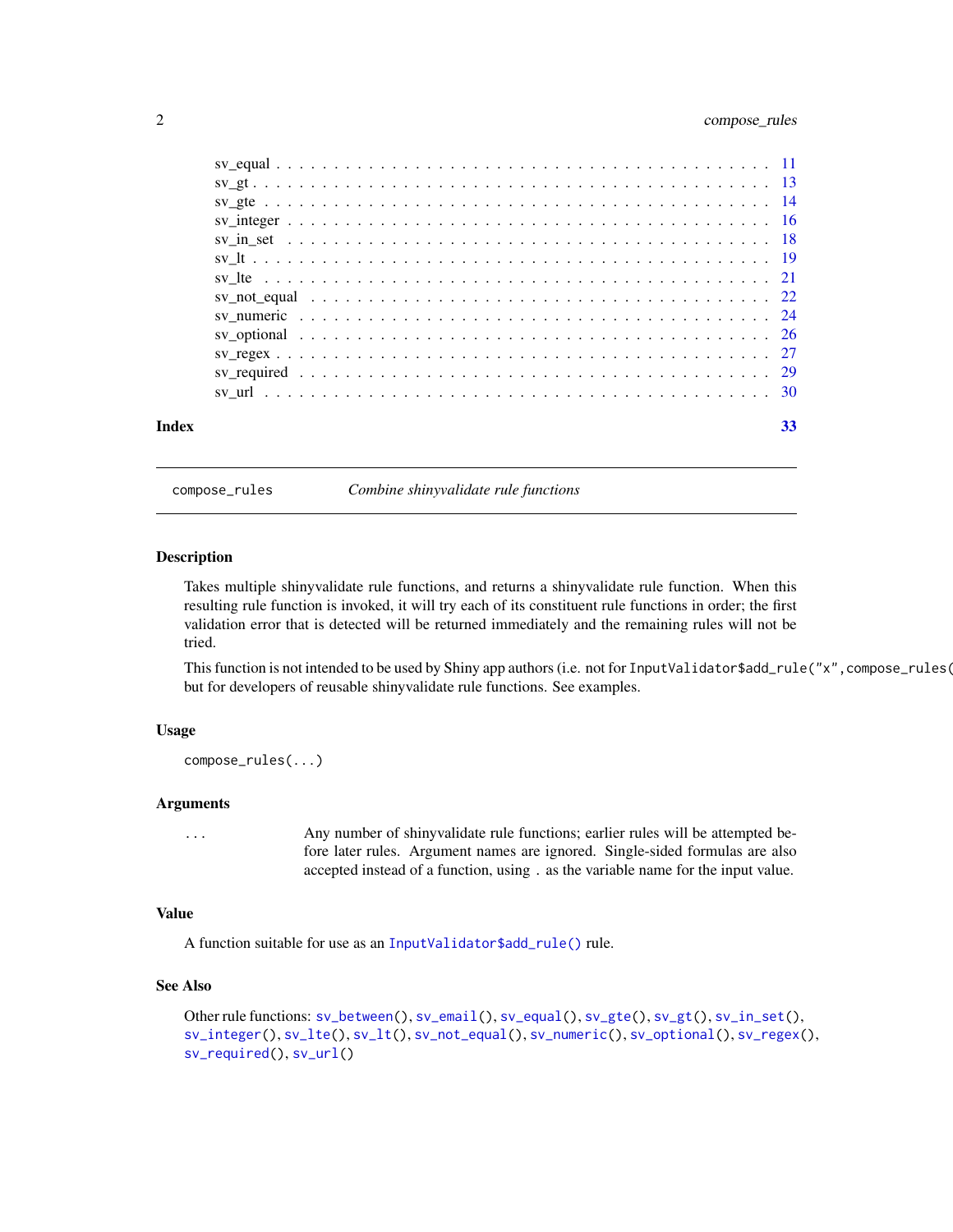#### <span id="page-2-0"></span>InputValidator 3

#### Examples

```
# Create a new shinyvalidate rule that is composed
# of two `sv_*()` rule functions (`sv_integer()` and
# `sv_gt()`, and a custom function for ensuring
# a number is even)
positive_even_integer <- function() {
  compose_rules(
    sv_integer(),
   sv_gt(\emptyset),
    ~\sim if (. %% 2 == 1) "Must be an even number"
 )
}
# Use the `positive_even_integer()` rule function
# to check that a supplied value is an integer, greater
# than zero, and even (in that order)
## Only run examples in interactive R sessions
if (interactive()) {
library(shiny)
library(shinyvalidate)
ui <- fluidPage(
  textInput("value", "Value")
)
server <- function(input, output, session) {
  # Validation rules are set in the server, start by
  # making a new instance of an `InputValidator()`
  iv <- InputValidator$new()
  # Add two `add_rule()` statements: one that
  # combines `sv_required()` and `sv_numeric()` in
  # single rule, and another that is defined
  # through the use of `compose_rules()`
  iv$add_rule("value", compose_rules(sv_required(), sv_numeric()))
  iv$add_rule("value", positive_even_integer())
  # Finally, `enable()` the validation rules
  iv$enable()
}
shinyApp(ui, server)
}
```
<span id="page-2-1"></span>InputValidator *Shiny validation object*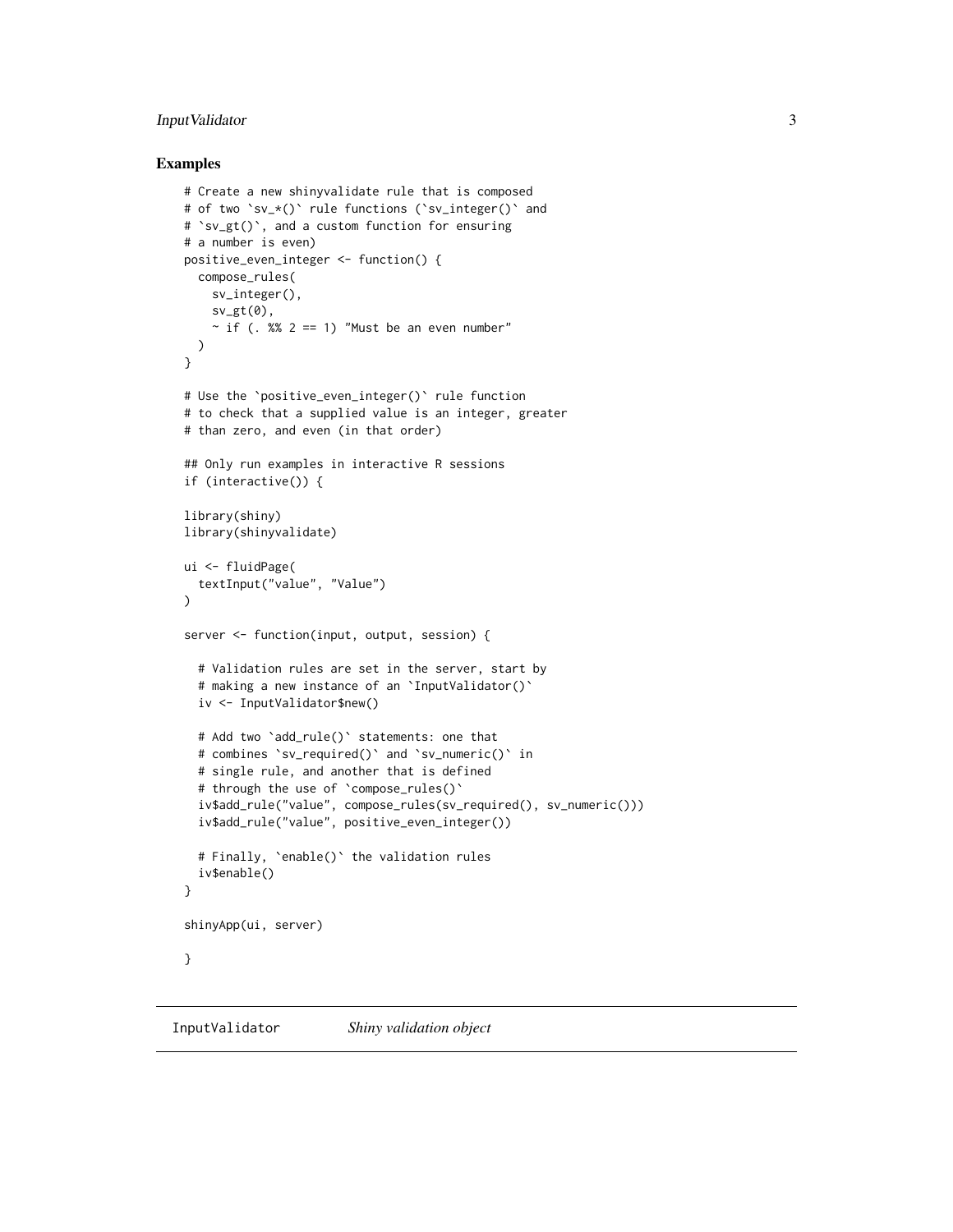#### <span id="page-3-1"></span>Description

An R6 class for adding realtime input validation to Shiny apps.

InputValidator objects are designed to be created as local variables in Shiny server functions and Shiny module server functions. The Shiny app author can register zero, one, or multiple validation rules for each input field in their UI, using the InputValidator\$add\_rule() method.

Once an InputValidator object is created and populated with rules, it can be used in a few ways:

- 1. The InputValidator\$enable() method can be called to display real-time feedback to users about what inputs are failing validation, and why.
- 2. The InputValidator\$is\_valid() method returns TRUE if and only if all of the validation rules are passing; this can be checked before executing actions that depend on the inputs being valid.
- 3. The InputValidator\$validate() method is a lower-level feature that directly returns information about what fields failed validation, and why.

It's possible to have multiple InputValidator objects for each Shiny app. One scenario where this makes sense is if an app contains multiple forms that are completely unrelated to each other; each form would have its own InputValidator instance with a distinct set of rules.

#### Methods

#### Public methods:

- [InputValidator\\$new\(\)](#page-3-0)
- [InputValidator\\$parent\(\)](#page-4-0)
- [InputValidator\\$condition\(\)](#page-4-1)
- [InputValidator\\$add\\_validator\(\)](#page-4-2)
- [InputValidator\\$add\\_rule\(\)](#page-4-3)
- [InputValidator\\$enable\(\)](#page-5-0)
- [InputValidator\\$disable\(\)](#page-5-1)
- [InputValidator\\$fields\(\)](#page-5-2)
- [InputValidator\\$is\\_valid\(\)](#page-5-3)
- [InputValidator\\$validate\(\)](#page-5-4)
- [InputValidator\\$\\_validate\\_impl\(\)](#page-5-5)

#### <span id="page-3-0"></span>Method new(): Create a new validator object.

```
Usage:
InputValidator$new(
 priority = 1000,
  session = shiny::getDefaultReactiveDomain()
)
```
#### *Arguments:*

priority When a validator object is enabled, it creates an internal  $\sin y$ :  $\cos$  observe() to keep validation feedback in the UI up-to-date. This parameter controls the priority of that observer. It's highly recommended to keep this value higher than the priorities of any observers that do actual work, so users see validation updates quickly.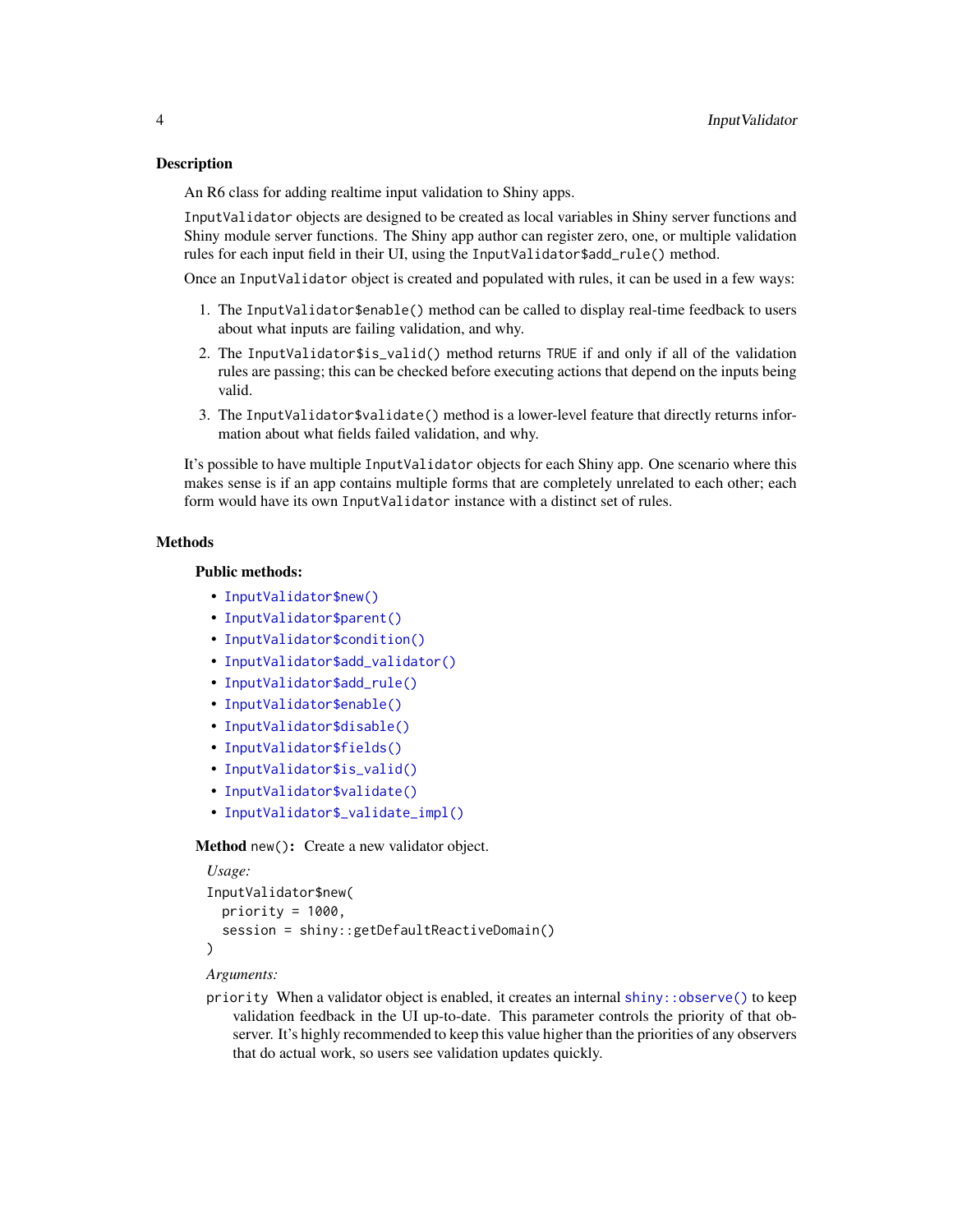#### InputValidator 5

session The Shiny session object. (You should probably just use the default.)

<span id="page-4-0"></span>Method parent(): For internal use only.

*Usage:* InputValidator\$parent(validator) *Arguments:* validator An InputValidator object.

<span id="page-4-1"></span>Method condition(): Gets or sets a condition that overrides all of the rules in this validator. Before performing validation, this validator will execute the cond function. If cond returns TRUE, then validation continues as normal; if FALSE, then the validation rules will be skipped and treated as if they are all passing.

*Usage:*

InputValidator\$condition(cond)

*Arguments:*

cond If this argument is missing, then the method returns the currently set condition function. If not missing, then cond must be either a zero-argument function that returns TRUE or FALSE; a single-sided formula that results in TRUE or FALSE; or NULL (which is equivalent to  $~\sim$  TRUE).

*Returns:* If cond is missing, then either NULL or a zero-argument function; if cond is provided, then nothing of consequence is returned.

<span id="page-4-2"></span>Method add\_validator(): Add another InputValidator object to this one, as a "child". Any time this validator object is asked for its validity, it will only return TRUE if all of its child validators are also valid; and when this validator object is enabled (or disabled), then all of its child validators are enabled (or disabled) as well.

This is intended to help with validating Shiny modules. Each module can create its own InputValidator object and populate it with rules, then return that object to the caller.

*Usage:*

```
InputValidator$add_validator(validator, label = deparse(substitute(validator)))
```
*Arguments:*

validator An InputValidator object.

label An optional label for the InputValidator object. By default, a label will be automatically generated.

<span id="page-4-3"></span>Method add\_rule(): Add an input validation rule. Each input validation rule applies to a single input. You can add multiple validation rules for a single input by calling add\_rule() multiple times; the first validation rule for an input that fails will be used, and will prevent subsequent rules for that input from executing.

```
Usage:
InputValidator$add_rule(
 inputId,
 rule,
  ...,
  session. = shiny::getDefaultReactiveDomain()
)
```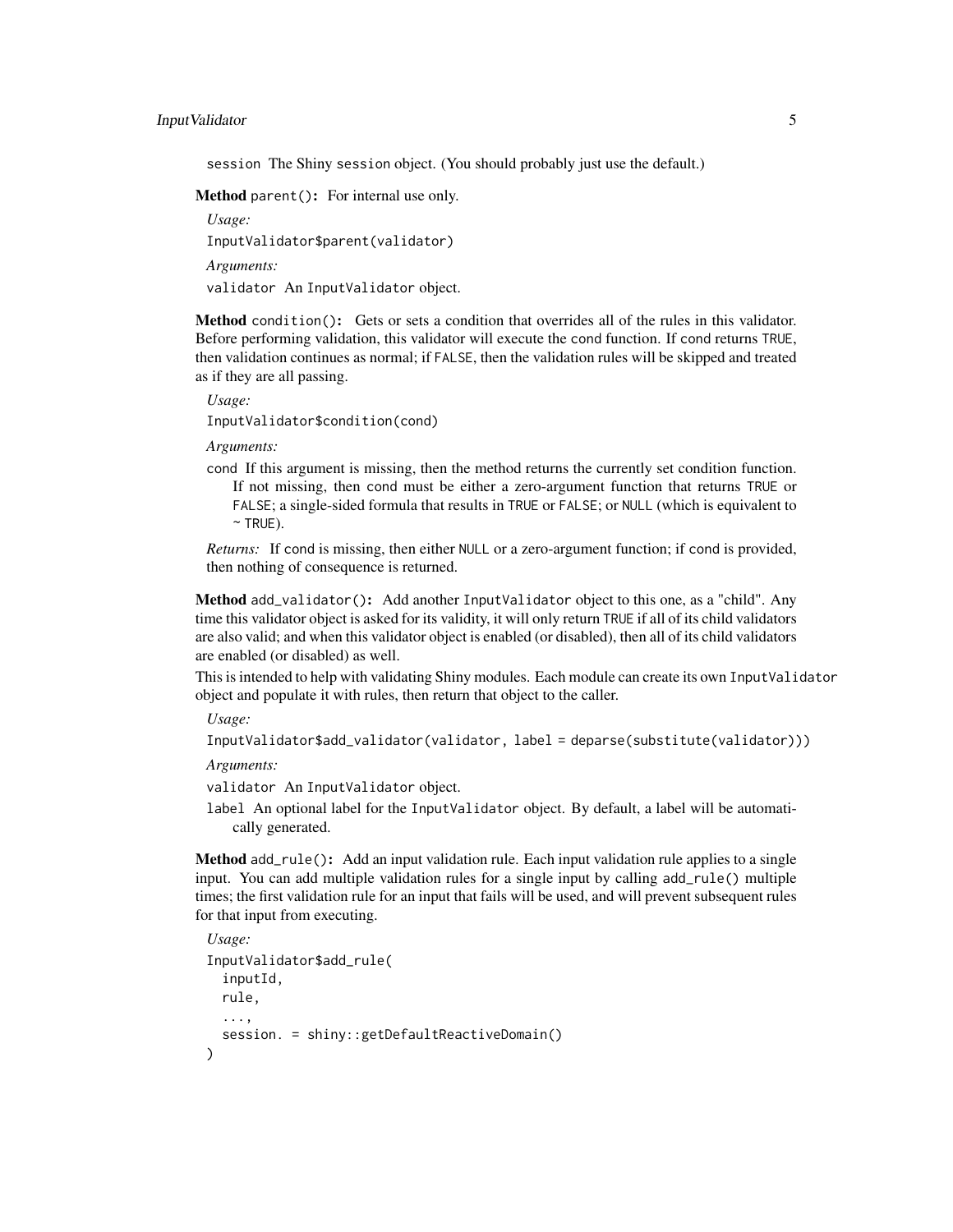#### *Arguments:*

- inputId A single-element character vector indicating the ID of the input that this rule applies to. (Note that this name should *not* be qualified by a module namespace; e.g. pass "x" and not session\$ns("x").)
- rule A function that takes (at least) one argument: the input's value. The function should return NULL if it passes validation, and if not, a single-element character vector or HTML tag containing an error message to display to the user near the input. You can alternatively provide a single-sided formula instead of a function, using . as the variable name for the input value being validated.
- ... Optional: Additional arguments to pass to the rule function whenever it is invoked.
- session. The session object to which the input belongs. (There's almost never a reason to change this from the default.)

<span id="page-5-0"></span>Method enable(): Begin displaying input validation feedback in the user interface. Once enabled, this validator object will automatically keep the feedback up-to-date. (It's safe to call the enable() method on an already-enabled validator.) If this validator object has been added to another validator object using InputValidator\$add\_validator, calls to enable() on this validator will be ignored.

*Usage:*

InputValidator\$enable()

<span id="page-5-1"></span>Method disable(): Clear existing input validation feedback in the user interface for all inputs represented in this validator's ruleset, and stop providing feedback going forward. Once disabled, enable() can be called to resume input validation.

```
Usage:
InputValidator$disable()
```
<span id="page-5-2"></span>Method fields(): Returns TRUE if all input validation rules currently pass, FALSE if not.

```
Usage:
InputValidator$fields()
```
<span id="page-5-3"></span>Method is\_valid(): Returns TRUE if all input validation rules currently pass, FALSE if not.

*Usage:*

InputValidator\$is\_valid()

<span id="page-5-4"></span>Method validate(): Run validation rules and gather results. For advanced usage only; most apps should use the is\_valid() and enable() methods instead. The return value of this method is a named list, where the names are (fully namespace qualified) input IDs, and the values are either NULL (if the input value is passing) or a single-element character vector describing a validation problem.

```
Usage:
InputValidator$validate()
```
<span id="page-5-5"></span>Method \_validate\_impl(): For internal use only.

*Usage:*

InputValidator\$\_validate\_impl(indent)

*Arguments:*

indent For internal use only.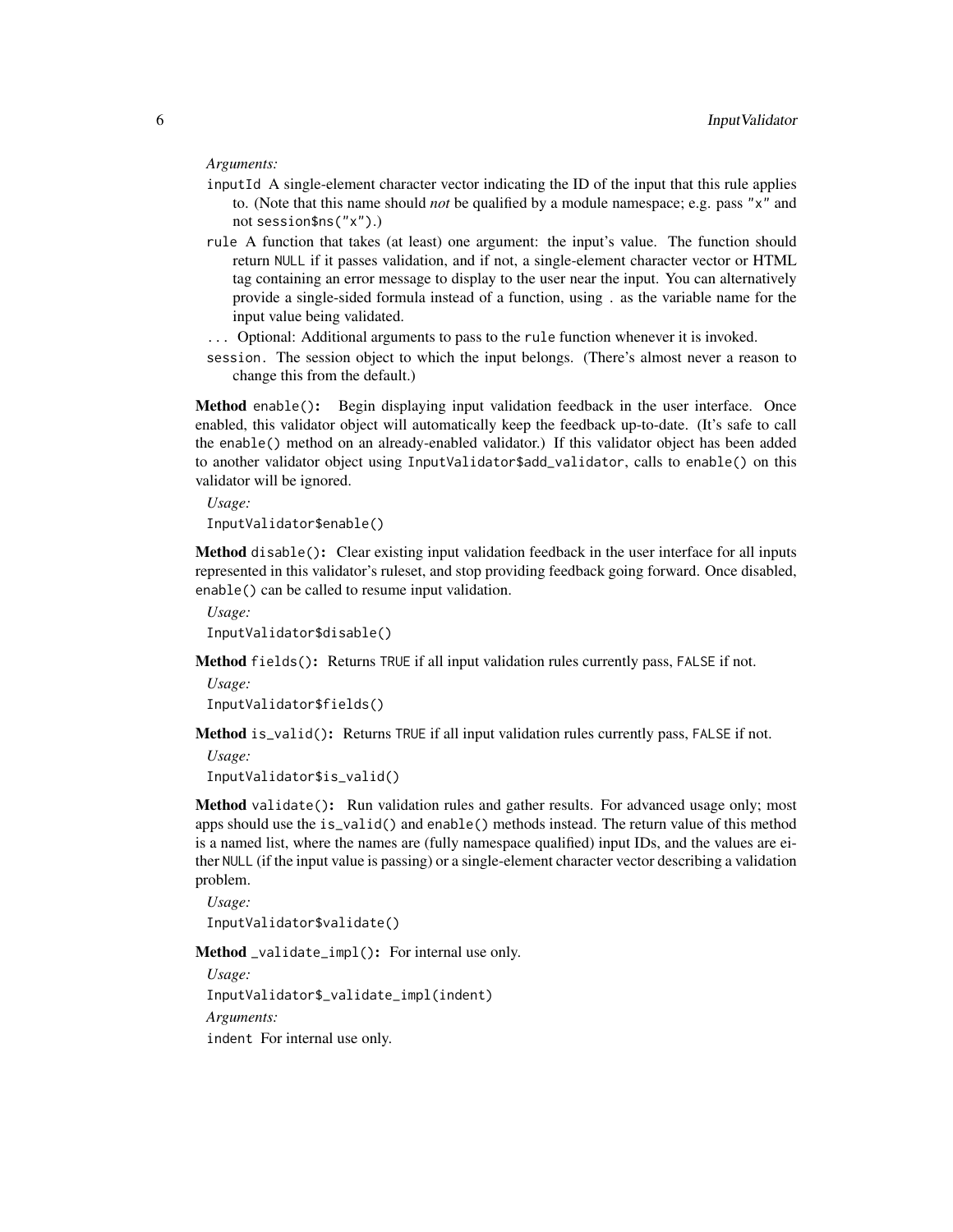<span id="page-6-1"></span><span id="page-6-0"></span>

#### **Description**

This function takes an input value and uses heuristics to guess whether it represents an "empty" input vs. one that the user has provided. This will vary by input type; for example, a [shiny::textInput\(\)](#page-0-0) is "" when empty, while a [shiny::numericInput\(\)](#page-0-0) is NA.

input\_provided returns TRUE for all values except:

- NULL
- $\bullet$   $\bullet$   $\bullet$   $\bullet$
- An empty atomic vector or list
- An atomic vector that contains only missing (NA) values
- A character vector that contains only missing and/or "" values
- An object of class "try-error"
- A value that represents an unclicked [shiny::actionButton\(\)](#page-0-0)

#### Usage

```
input_provided(val)
```
#### **Arguments**

val Values to test for availability in a Shiny context.

#### Details

This function is based on  $\text{shiny}$ :: $\text{isTruthy}()$  but tweaked here in shinyvalidate to change the treatment of FALSE values: isTruthy(FALSE) returns FALSE, but input\_provided(FALSE) returns TRUE. This difference is motivated by shiny::checkboxInput(), where isTruthy() answers the question of "is the input present *and checked*" while input\_provided is just "is the input present".

#### Value

A logical vector of length 1.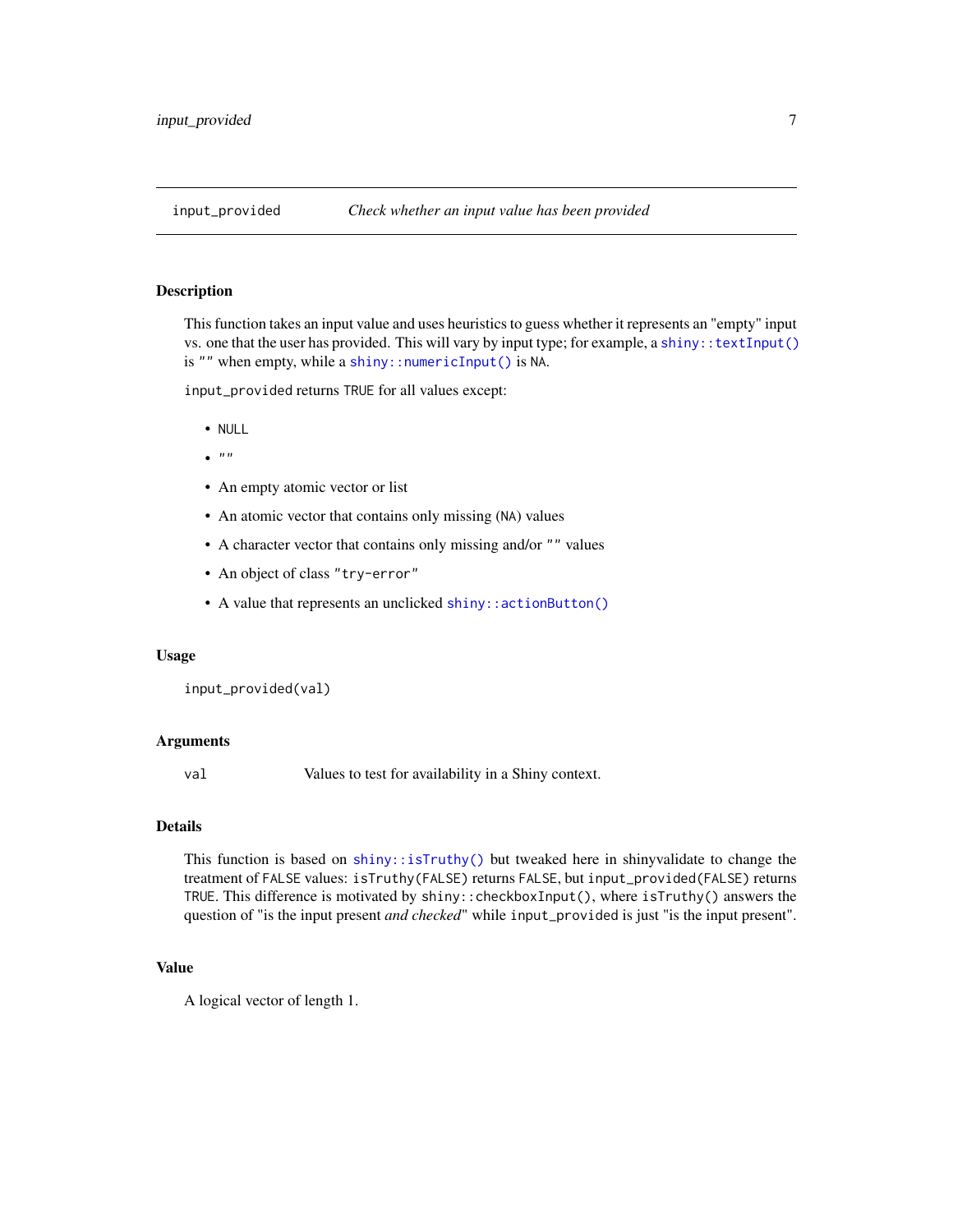#### Description

While the predominant role of the skip\_validation() function is tied to the [sv\\_optional\(\)](#page-25-1) function (where it's used internally), you can also return skip\_validation() from custom validation rules. When returned, all subsequent validation rules defined for the input will be skipped.

#### Usage

skip\_validation()

#### Value

A function that returns a sentinel value, signaling to shinyvalidate that any further validation rules for an input are to be skipped.

<span id="page-7-1"></span>sv\_between *Validate that a field is a number bounded by minimum and maximum values*

#### Description

The sv\_between() function validates that a field has values between left and right boundary values. Both bounds are inclusive by default, but both can be set as either inclusive or exclusive with the inclusive argument. In its default mode, the validation check will effectively be of the form  $\text{.$ 

#### Usage

```
sv_between(
  left,
  right,
  inclusive = c(TRUE, TRUE),
 message_fmt = "Must be between {left} and {right}.",
  allow_na = FALSE,
  allow_nan = FALSE
)
```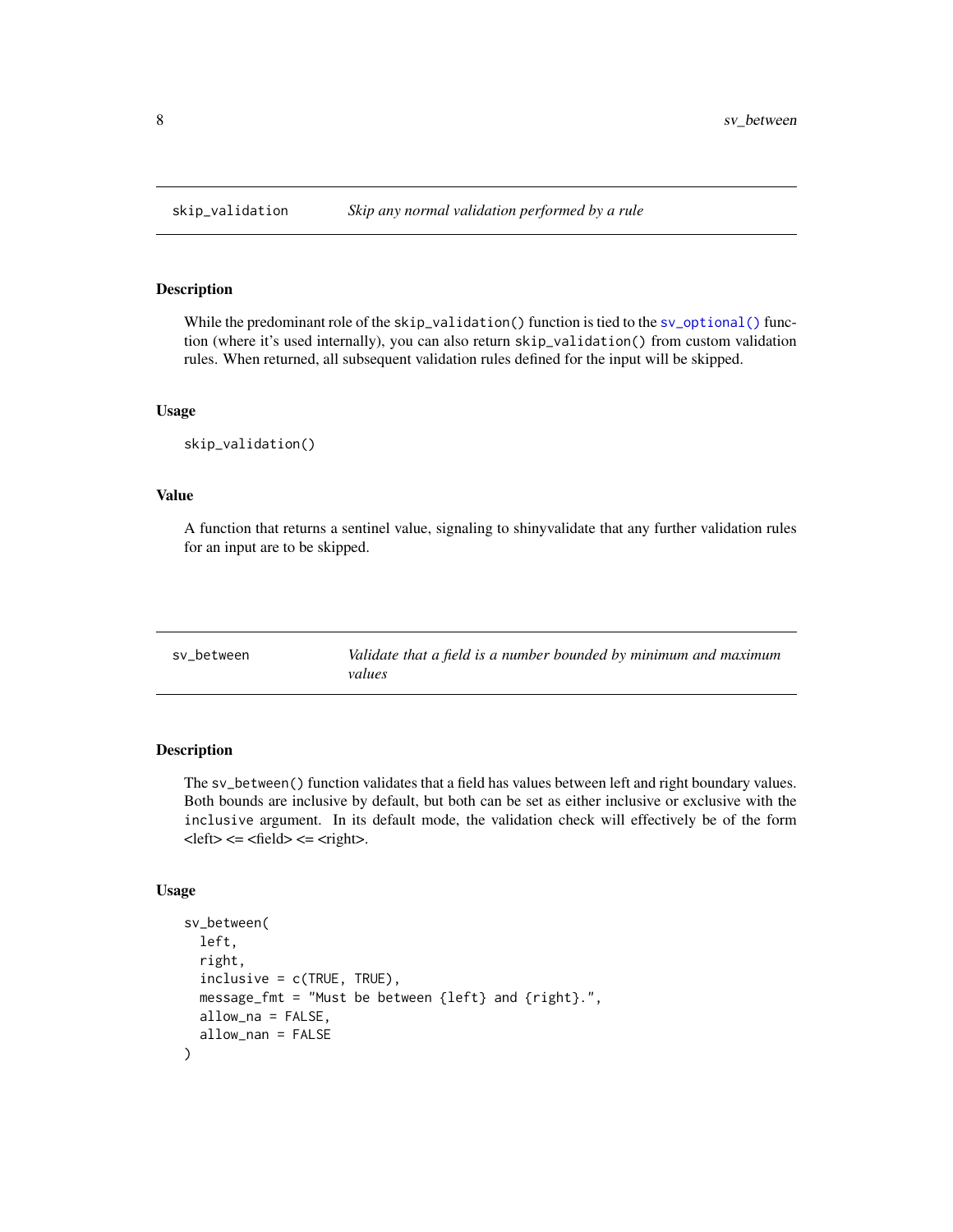#### <span id="page-8-0"></span>sv\_between 9

#### Arguments

| left, right | The left and right boundary values. Inclusively for each of the boundaries is set<br>with the inclusive argument; the defaults are set for inclusive bounds.                                                                                                                                                                                                          |
|-------------|-----------------------------------------------------------------------------------------------------------------------------------------------------------------------------------------------------------------------------------------------------------------------------------------------------------------------------------------------------------------------|
| inclusive   | A two-element logical vector that indicates whether the left and right bounds,<br>respectively, should be inclusive. Both bounds are by default are inclusive, using<br>$c$ (TRUE, TRUE).                                                                                                                                                                             |
| message_fmt | The validation error message to use if a value fails to match the rule. The mes-<br>sage can be customized by using the "{left}" and "{right}" string param-<br>eters, which allows for the insertion of the left and right values. While the<br>default message uses both of these string parameters, they are not required in a<br>user-defined message_fmt string. |
| allow_na    | If FALSE (the default for both options), then any NA or NaN element will cause<br>validation to fail.                                                                                                                                                                                                                                                                 |
| allow_nan   | If FALSE (the default for both options), then any NA or NaN element will cause<br>validation to fail.                                                                                                                                                                                                                                                                 |

#### Value

A function suitable for use as an [InputValidator\\$add\\_rule\(\)](#page-2-1) rule.

#### See Also

The [sv\\_in\\_set\(\)](#page-17-1) function, which tests whether a field values are part of a specified set.

```
Other rule functions: compose_rules(), sv_email(), sv_equal(), sv_gte(), sv_gt(), sv_in_set(),
sv_integer(), sv_lte(), sv_lt(), sv_not_equal(), sv_numeric(), sv_optional(), sv_regex(),
sv_required(), sv_url()
```

```
## Only run examples in interactive R sessions
if (interactive()) {
library(shiny)
library(shinyvalidate)
ui <- fluidPage(
  textInput("count", "Count")
\lambdaserver <- function(input, output, session) {
  # Validation rules are set in the server, start by
  # making a new instance of an `InputValidator()`
  iv <- InputValidator$new()
  # Basic usage: `sv_between()` requires `left` and
  # `right` boundary values; a message will be
  # displayed if the validation of `input$count` fails
  iv$add_rule("count", sv_between(10, 100))
```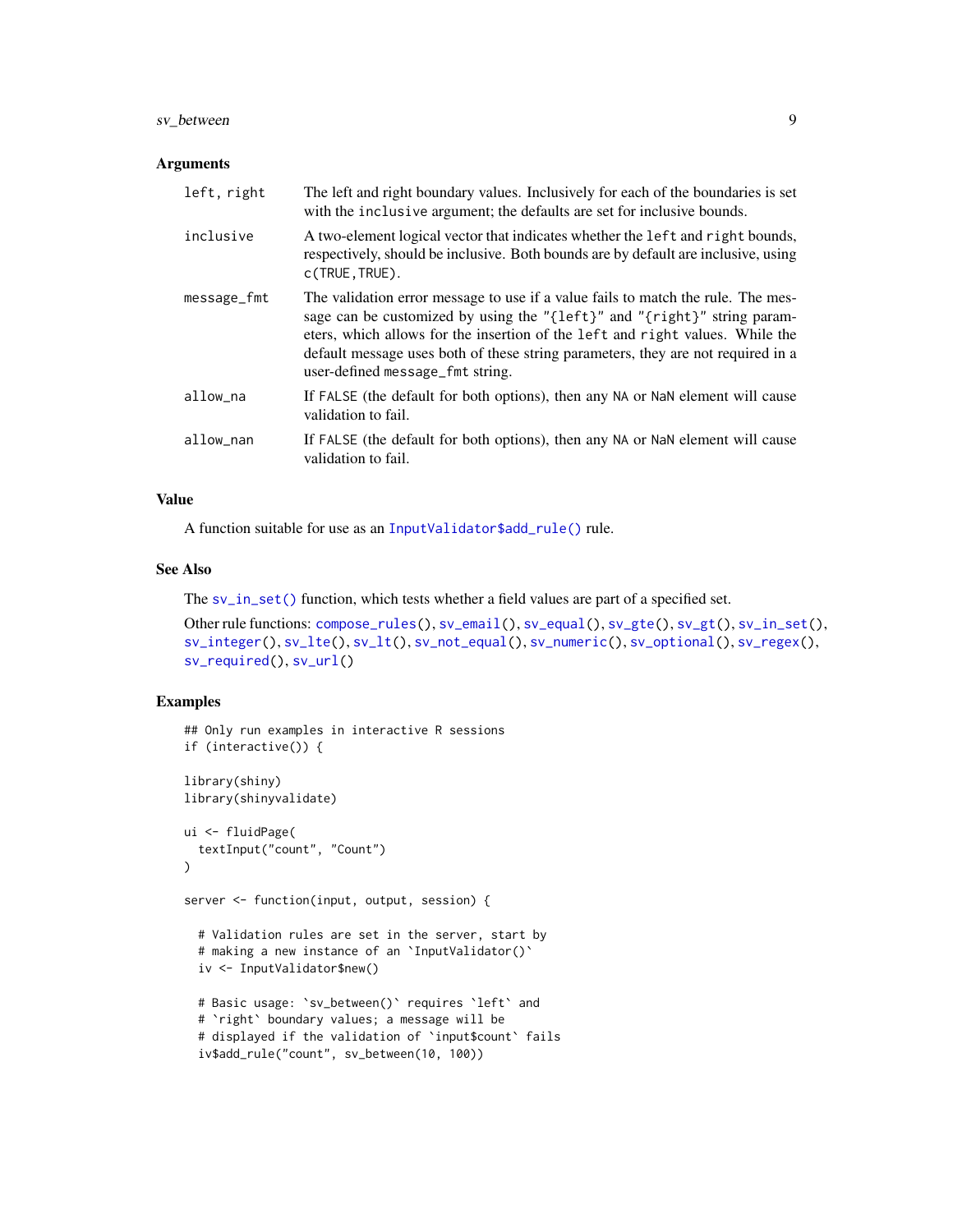```
# Finally, `enable()` the validation rules
 iv$enable()
}
shinyApp(ui, server)
}
```
<span id="page-9-1"></span>sv\_email *Validate that a field contains an email address*

#### Description

A validation function, suitable for use with InputValidator\$add\_rule(), that checks whether an input value looks like a valid email address.

#### Usage

```
sv_email(
  message = "Not a valid email address",
 allow_multiple = FALSE,
  allow_na = FALSE
)
```
#### Arguments

| message  | The validation error message to use if a value doesn't match a regex pattern for<br>email address detection.                                                                                                                          |
|----------|---------------------------------------------------------------------------------------------------------------------------------------------------------------------------------------------------------------------------------------|
|          | allow_multiple If FALSE (the default), then the length of the input vector must be exactly one; if<br>TRUE, then any length is allowed (including a length of zero; use $sv$ required()<br>if one or more values should be required). |
| allow na | If FALSE (the default for both options), then any NA or NaN element will cause<br>validation to fail.                                                                                                                                 |

#### Value

A function suitable for use as an [InputValidator\\$add\\_rule\(\)](#page-2-1) rule.

#### See Also

The [sv\\_url\(\)](#page-29-1) function, another specialized regex-based function for validating URLs. For general regex-based validation the [sv\\_regex\(\)](#page-26-1) function is useful.

Other rule functions: [compose\\_rules\(](#page-1-1)), [sv\\_between\(](#page-7-1)), [sv\\_equal\(](#page-10-1)), [sv\\_gte\(](#page-13-1)), [sv\\_gt\(](#page-12-1)), [sv\\_in\\_set\(](#page-17-1)), [sv\\_integer\(](#page-15-1)), [sv\\_lte\(](#page-20-1)), [sv\\_lt\(](#page-18-1)), [sv\\_not\\_equal\(](#page-21-1)), [sv\\_numeric\(](#page-23-1)), [sv\\_optional\(](#page-25-1)), [sv\\_regex\(](#page-26-1)), [sv\\_required\(](#page-28-1)), [sv\\_url\(](#page-29-1))

<span id="page-9-0"></span>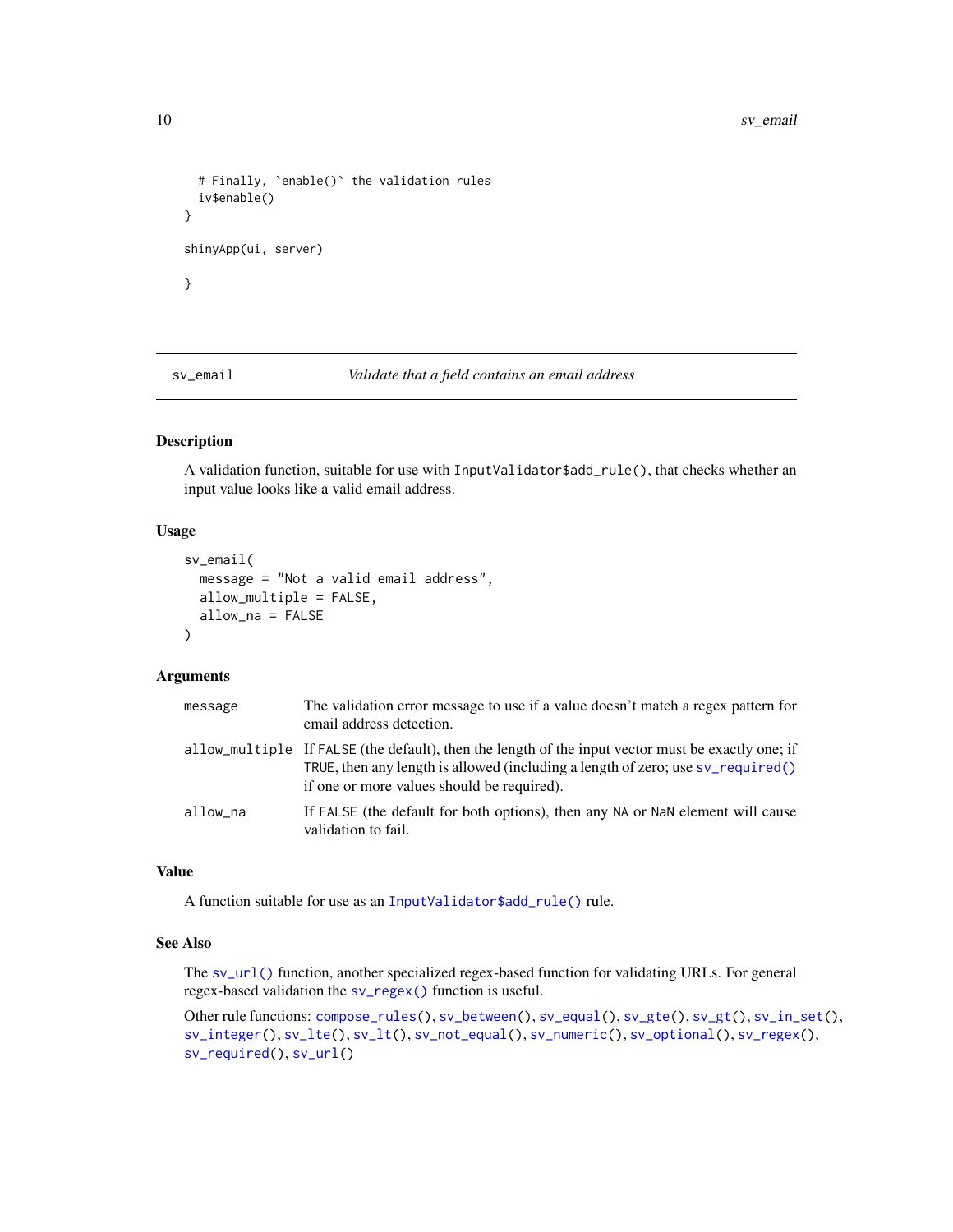#### <span id="page-10-0"></span>sv\_equal 11

#### Examples

```
## Only run examples in interactive R sessions
if (interactive()) {
library(shiny)
library(shinyvalidate)
ui <- fluidPage(
  textInput("email", "Email")
)
server <- function(input, output, session) {
  # Validation rules are set in the server, start by
  # making a new instance of an `InputValidator()`
  iv <- InputValidator$new()
  # Basic usage: `sv_email()` works well with its
  # defaults; a message will be displayed if the
  # validation of `input$email` fails
  iv$add_rule("email", sv_email())
  # Finally, `enable()` the validation rules
  iv$enable()
}
shinyApp(ui, server)
}
```
<span id="page-10-1"></span>sv\_equal *Validate that a field is equal to a specified value*

#### Description

The sv\_equal() function compares the field value to a specified value with the == operator.

#### Usage

```
sv_equal(
  rhs,
 message_fmt = "Must be equal to \{rhs\}.",
 allow_multiple = FALSE,
 allow_na = FALSE,
 allow_nan = FALSE,
  allow_inf = FALSE
)
```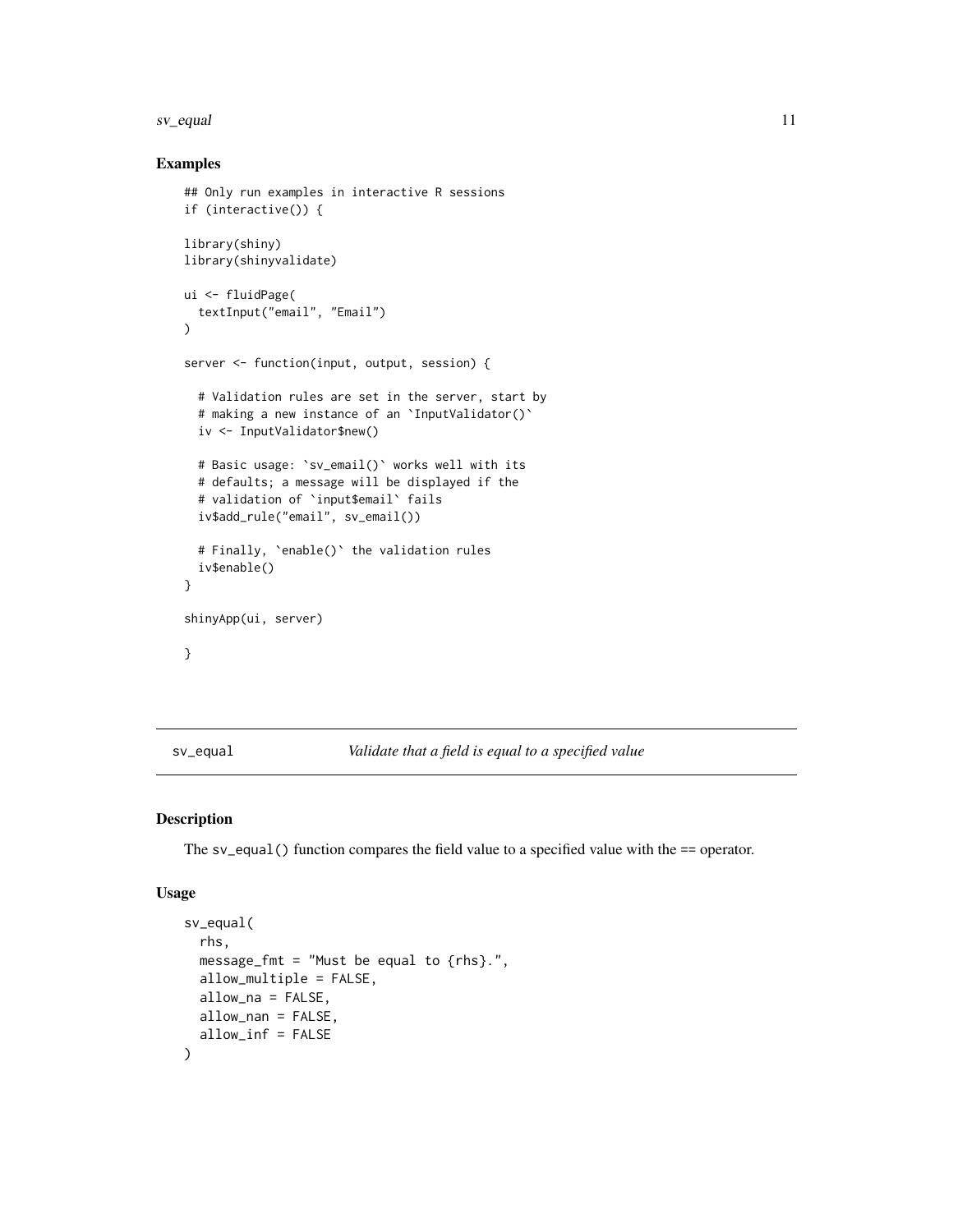#### <span id="page-11-0"></span>Arguments

| rhs            | The right hand side (RHS) value is to be used for the comparison with the field<br>value. The validation check will effectively be of the form $\langle$ field $\rangle$ == $\langle$ rhs $\rangle$ .                                                                                         |
|----------------|-----------------------------------------------------------------------------------------------------------------------------------------------------------------------------------------------------------------------------------------------------------------------------------------------|
| message_fmt    | The validation error message to use if the field fails the validation test. Use the<br>"{rhs}" string parameter to customize the message, including what was set in<br>rhs. While the default message uses this string parameter, it is not required in a<br>user-defined message_fmt string. |
| allow_multiple | If FALSE (the default), then the length of the input vector must be exactly one; if<br>TRUE, then any length is allowed (including a length of zero; use $sv$ -required()<br>if one or more values should be required).                                                                       |
| allow_na       | If FALSE (the default for both options), then any NA or NaN element will cause<br>validation to fail.                                                                                                                                                                                         |
| allow_nan      | If FALSE (the default for both options), then any NA or NaN element will cause<br>validation to fail.                                                                                                                                                                                         |
| allow_inf      | If FALSE (the default), then any Inf or -Inf element will cause validation to fail.                                                                                                                                                                                                           |
|                |                                                                                                                                                                                                                                                                                               |

#### Value

A function suitable for use as an [InputValidator\\$add\\_rule\(\)](#page-2-1) rule.

#### See Also

The other comparison-based rule functions: [sv\\_gt\(\)](#page-12-1), [sv\\_gte\(\)](#page-13-1), [sv\\_lt\(\)](#page-18-1), [sv\\_lte\(\)](#page-20-1), and [sv\\_not\\_equal\(\)](#page-21-1) (which serves as the opposite function to sv\_equal()).

```
compose_rules(sv_between(sv_email(sv_gte(sv_gt(sv_in_set(),
sv_integer(), sv_lte(), sv_lt(), sv_not_equal(), sv_numeric(), sv_optional(), sv_regex(),
sv_required(), sv_url()
```

```
## Only run examples in interactive R sessions
if (interactive()) {
library(shiny)
library(shinyvalidate)
ui <- fluidPage(
  textInput("number", "Number")
\mathcal{L}server <- function(input, output, session) {
  # Validation rules are set in the server, start by
  # making a new instance of an `InputValidator()`
  iv <- InputValidator$new()
  # Basic usage: `sv_equal()` requires a value
  # to compare against the field value; a message
```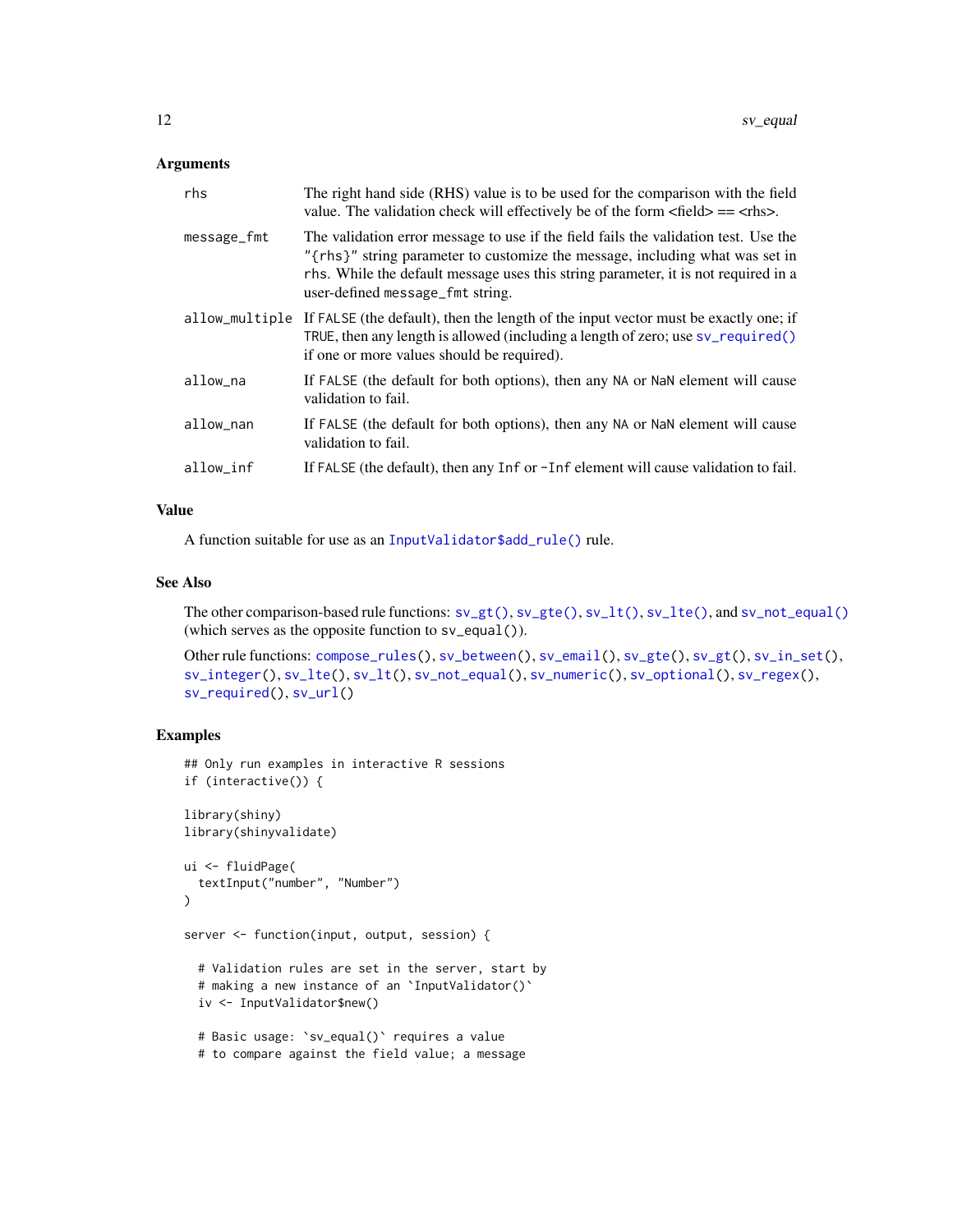```
# will be shown if the validation of
  # `input$number` fails
  iv$add_rule("number", sv_equal(1))
  # Finally, `enable()` the validation rules
  iv$enable()
}
shinyApp(ui, server)
}
```
#### <span id="page-12-1"></span>sv\_gt *Validate that a field is greater than a specified value*

#### Description

The sv\_gt() function compares the field value to a specified value with the > operator.

#### Usage

```
sv_gt(
  rhs,
 message_fmt = "Must be greater than {rhs}.",
 allow_multiple = FALSE,
  allow_na = FALSE,
 allow_nan = FALSE,
  allow_inf = FALSE
```

```
)
```
#### Arguments

| rhs            | The right hand side (RHS) value is to be used for the comparison with the field<br>value. The validation check will effectively be of the form $\langle$ field $\rangle$ $>$ $\langle$ rhs $\rangle$ .                                                                                        |
|----------------|-----------------------------------------------------------------------------------------------------------------------------------------------------------------------------------------------------------------------------------------------------------------------------------------------|
| message_fmt    | The validation error message to use if the field fails the validation test. Use the<br>"{rhs}" string parameter to customize the message, including what was set in<br>rhs. While the default message uses this string parameter, it is not required in a<br>user-defined message_fmt string. |
| allow_multiple | If FALSE (the default), then the length of the input vector must be exactly one; if<br>TRUE, then any length is allowed (including a length of zero; use sv_required()<br>if one or more values should be required).                                                                          |
| allow_na       | If FALSE (the default for both options), then any NA or NaN element will cause<br>validation to fail.                                                                                                                                                                                         |
| allow_nan      | If FALSE (the default for both options), then any NA or NaN element will cause<br>validation to fail.                                                                                                                                                                                         |
| allow_inf      | If FALSE (the default), then any Inf or -Inf element will cause validation to fail.                                                                                                                                                                                                           |
|                |                                                                                                                                                                                                                                                                                               |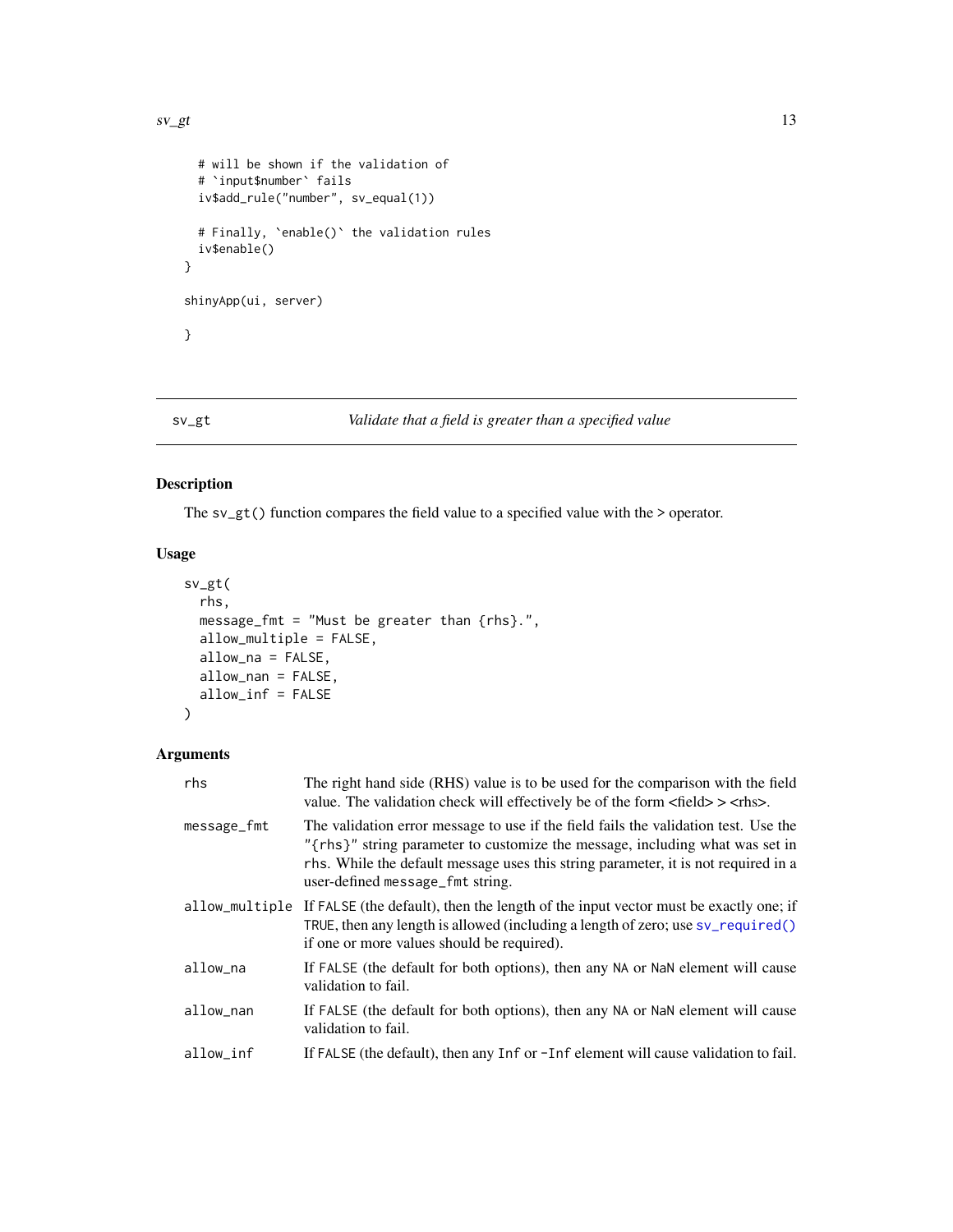#### <span id="page-13-0"></span>Value

A function suitable for use as an [InputValidator\\$add\\_rule\(\)](#page-2-1) rule.

#### See Also

The other comparison-based rule functions:  $sv_gte()$ ,  $sv_lte()$ ,  $sv_lte()$ ,  $sv_equal()$ , and [sv\\_not\\_equal\(\)](#page-21-1). The [sv\\_gte\(\)](#page-13-1) function may be needed if the field value should also pass validation when equal to the comparison value.

```
Other rule functions: compose_rules(), sv_between(), sv_email(), sv_equal(), sv_gte(),
sv_in_set(), sv_integer(), sv_lte(), sv_lt(), sv_not_equal(), sv_numeric(), sv_optional(),
sv_regex(), sv_required(), sv_url()
```
#### Examples

```
## Only run examples in interactive R sessions
if (interactive()) {
library(shiny)
library(shinyvalidate)
ui <- fluidPage(
 textInput("number", "Number")
\lambdaserver <- function(input, output, session) {
 # Validation rules are set in the server, start by
 # making a new instance of an `InputValidator()`
 iv <- InputValidator$new()
 # Basic usage: `sv_gt()` requires a value
 # to compare against the field value; a message
 # will be shown if the validation of
 # `input$number` fails
 iv$add_rule("number", sv_gt(0))
 # Finally, `enable()` the validation rules
 iv$enable()
}
shinyApp(ui, server)
}
```
<span id="page-13-1"></span>sv\_gte *Validate that a field is greater than or equal to a specified value*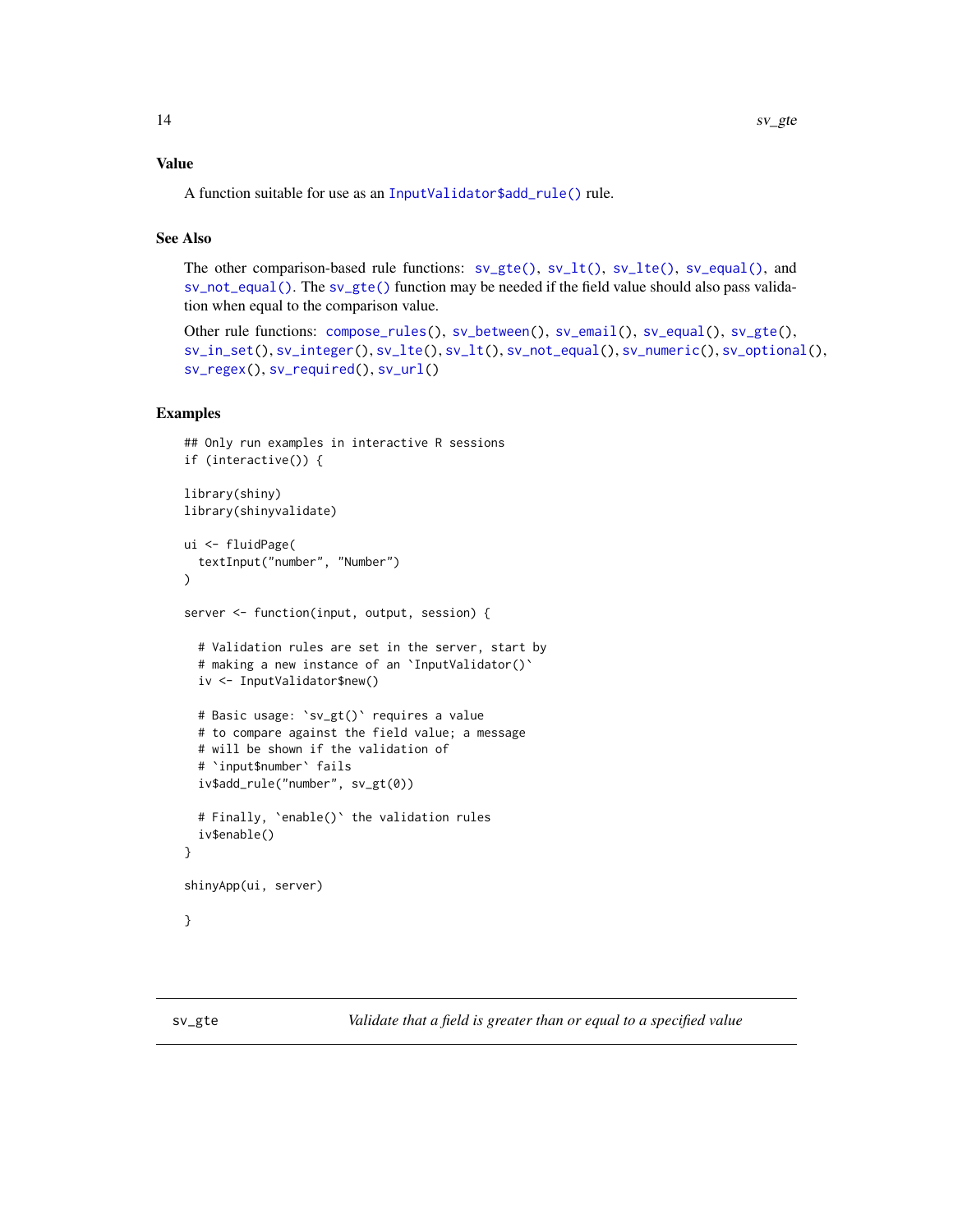<span id="page-14-0"></span> $s\nu$ gte  $15$ 

#### Description

The sv\_gte() function compares the field value to a specified value with the >= operator.

#### Usage

```
sv_gte(
  rhs,
  message_fmt = "Must be greater than or equal to {rhs}.",
  allow_multiple = FALSE,
  allow_na = FALSE,
  allow_nan = FALSE,
  allow_inf = FALSE
)
```
#### Arguments

| rhs         | The right hand side (RHS) value is to be used for the comparison with the field<br>value. The validation check will effectively be of the form $\langle$ field $\rangle$ $>=$ $\langle$ rhs $\rangle$ .                                                                                       |
|-------------|-----------------------------------------------------------------------------------------------------------------------------------------------------------------------------------------------------------------------------------------------------------------------------------------------|
| message_fmt | The validation error message to use if the field fails the validation test. Use the<br>"{rhs}" string parameter to customize the message, including what was set in<br>rhs. While the default message uses this string parameter, it is not required in a<br>user-defined message_fmt string. |
|             | allow_multiple If FALSE (the default), then the length of the input vector must be exactly one; if<br>TRUE, then any length is allowed (including a length of zero; use sv_required()<br>if one or more values should be required).                                                           |
| allow_na    | If FALSE (the default for both options), then any NA or NaN element will cause<br>validation to fail.                                                                                                                                                                                         |
| allow_nan   | If FALSE (the default for both options), then any NA or NaN element will cause<br>validation to fail.                                                                                                                                                                                         |
| allow_inf   | If FALSE (the default), then any Inf or -Inf element will cause validation to fail.                                                                                                                                                                                                           |

#### Value

A function suitable for use as an [InputValidator\\$add\\_rule\(\)](#page-2-1) rule.

#### See Also

The other comparison-based rule functions:  $s\vee gt(), s\vee lt(), s\vee_lte(), s\vee_lede(), and s\vee_lnot_equal().$ The  $s \vee g t$  () function may be needed if the field value should not pass validation when it is equal to the comparison value.

Other rule functions: [compose\\_rules\(](#page-1-1)), [sv\\_between\(](#page-7-1)), [sv\\_email\(](#page-9-1)), [sv\\_equal\(](#page-10-1)), [sv\\_gt\(](#page-12-1)), [sv\\_in\\_set\(](#page-17-1)), [sv\\_integer\(](#page-15-1)), [sv\\_lte\(](#page-20-1)), [sv\\_lt\(](#page-18-1)), [sv\\_not\\_equal\(](#page-21-1)), [sv\\_numeric\(](#page-23-1)), [sv\\_optional\(](#page-25-1)), [sv\\_regex\(](#page-26-1)), [sv\\_required\(](#page-28-1)), [sv\\_url\(](#page-29-1))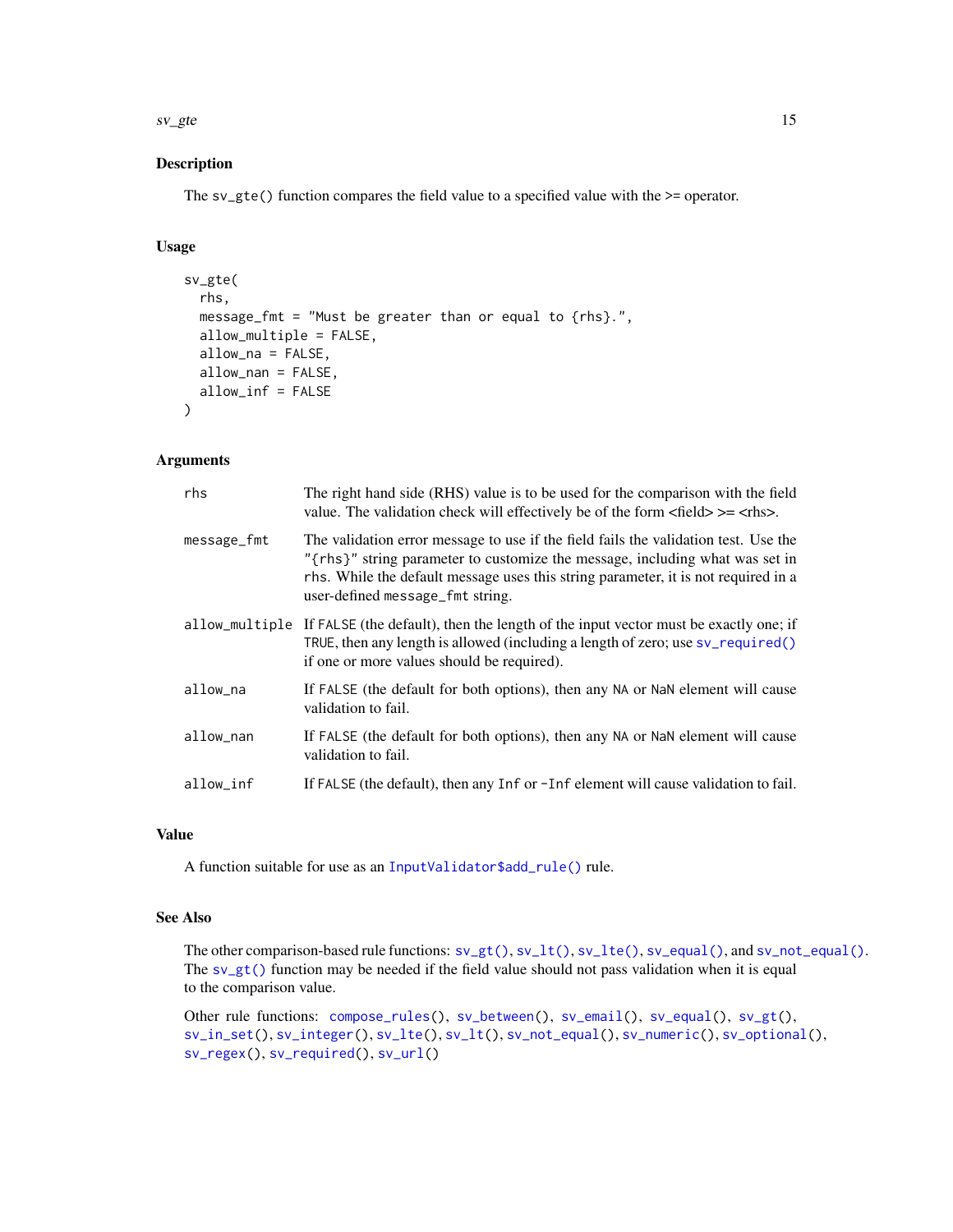#### Examples

```
## Only run examples in interactive R sessions
if (interactive()) {
library(shiny)
library(shinyvalidate)
ui <- fluidPage(
  textInput("number", "Number")
)
server <- function(input, output, session) {
  # Validation rules are set in the server, start by
  # making a new instance of an `InputValidator()`
  iv <- InputValidator$new()
  # Basic usage: `sv_gte()` requires a value
  # to compare against the field value; a message
  # will be shown if the validation of
  # `input$number` fails
  iv$add_rule("number", sv_gte(1))
  # Finally, `enable()` the validation rules
  iv$enable()
}
shinyApp(ui, server)
}
```
<span id="page-15-1"></span>sv\_integer *Validate that a field is a number that is integer-like*

#### Description

The sv\_integer() function validates that a field is 'integer-like' with the {value}  $% 1 == 0$  test. Very large values (generally with absolute exponent values greater than 15) won't be validated correctly due to floating point imprecision. By default, only a single, finite, not-missing, valid numbers are allowed, but each of those criteria can be controlled via arguments.

#### Usage

```
sv_integer(
 message = "An integer is required",
  allow_multiple = FALSE,
 allow_na = FALSE,
  allow_nan = FALSE
)
```
<span id="page-15-0"></span>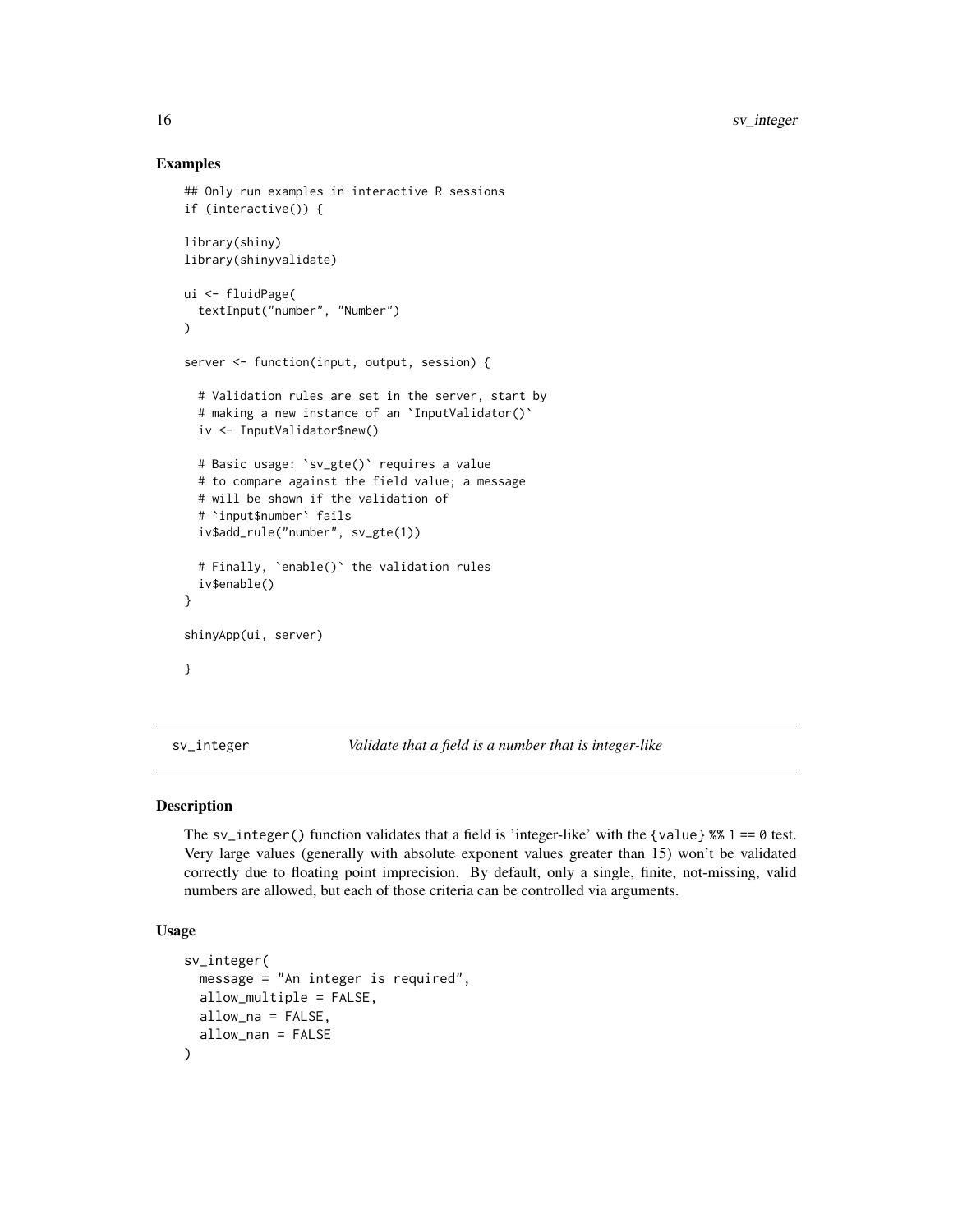#### <span id="page-16-0"></span>sv\_integer 17

#### Arguments

| message   | The validation error message to use if a value is not an integer.                                                                                                                                                                   |
|-----------|-------------------------------------------------------------------------------------------------------------------------------------------------------------------------------------------------------------------------------------|
|           | allow_multiple If FALSE (the default), then the length of the input vector must be exactly one; if<br>TRUE, then any length is allowed (including a length of zero; use sv_required()<br>if one or more values should be required). |
| allow na  | If FALSE (the default for both options), then any NA or NaN element will cause<br>validation to fail.                                                                                                                               |
| allow_nan | If FALSE (the default for both options), then any NA or NaN element will cause<br>validation to fail.                                                                                                                               |

#### Value

A function suitable for use as an [InputValidator\\$add\\_rule\(\)](#page-2-1) rule.

#### See Also

The [sv\\_numeric\(\)](#page-23-1) function, which tests whether a field value is simply numeric.

```
Other rule functions: compose_rules(), sv_between(), sv_email(), sv_equal(), sv_gte(),
sv_gt(), sv_in_set(), sv_lte(), sv_lt(), sv_not_equal(), sv_numeric(), sv_optional(),
sv_regex(), sv_required(), sv_url()
```

```
## Only run examples in interactive R sessions
if (interactive()) {
library(shiny)
library(shinyvalidate)
ui <- fluidPage(
  textInput("count", "Count")
)
server <- function(input, output, session) {
  # Validation rules are set in the server, start by
  # making a new instance of an `InputValidator()`
  iv <- InputValidator$new()
  # Basic usage: `sv_integer()` works well with its
  # defaults; a message will be displayed if the
  # validation of `input$count` fails
  iv$add_rule("count", sv_integer())
  # Finally, `enable()` the validation rules
  iv$enable()
}
shinyApp(ui, server)
```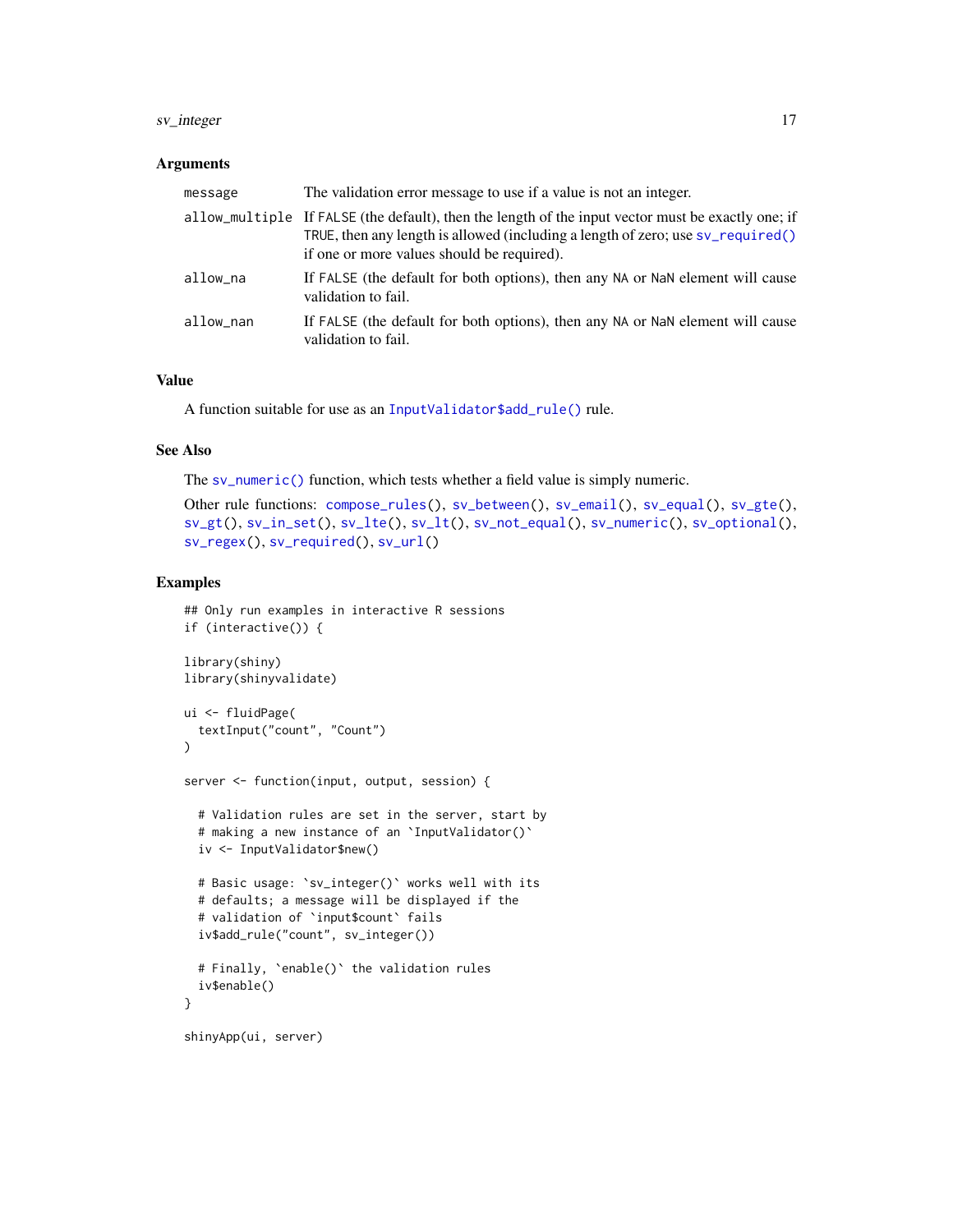<span id="page-17-0"></span>}

#### <span id="page-17-1"></span>sv\_in\_set *Validate that a field is part of a defined set*

#### Description

The sv\_in\_set() function checks whether the field value is a member of a specified set of values.

#### Usage

```
sv_in_set(
  set,
 message_fmt = "Must be in the set of {values_text}.",
  set_limit = 3
)
```
#### Arguments

| set         | A vector or list of elements for which the field value must be a part of (value<br>% in% set must be TRUE) to pass validation. To allow an empty field, NA should<br>be included in the set vector. Optionally, NaN can be included as well.                                                                                                                                                                       |
|-------------|--------------------------------------------------------------------------------------------------------------------------------------------------------------------------------------------------------------------------------------------------------------------------------------------------------------------------------------------------------------------------------------------------------------------|
| message_fmt | The validation error message to use if a value fails to match the rule. The mes-<br>sage can be customized by using the "{values_text}" string parameter, which<br>allows for the insertion of set values (formatted internally as a text list and con-<br>trolled via the set_limit parameter). While the default message uses this string<br>parameter, it is not required in a user-defined message_fmt string. |
| set limit   | The limit of set values to include in the automatically-generated error message<br>(i.e., when message = NULL, the default). If the number of elements provided in<br>set is greater than set_limit then only the first <message_limit> set elements<br/>will be echoed along with text that states how many extra elements are part of<br/>the set.</message_limit>                                               |

#### Value

A function suitable for use as an [InputValidator\\$add\\_rule\(\)](#page-2-1) rule.

### See Also

The [sv\\_between\(\)](#page-7-1) function, which tests whether a field values between two boundary values.

Other rule functions: [compose\\_rules\(](#page-1-1)), [sv\\_between\(](#page-7-1)), [sv\\_email\(](#page-9-1)), [sv\\_equal\(](#page-10-1)), [sv\\_gte\(](#page-13-1)), [sv\\_gt\(](#page-12-1)), [sv\\_integer\(](#page-15-1)), [sv\\_lte\(](#page-20-1)), [sv\\_lt\(](#page-18-1)), [sv\\_not\\_equal\(](#page-21-1)), [sv\\_numeric\(](#page-23-1)), [sv\\_optional\(](#page-25-1)), [sv\\_regex\(](#page-26-1)), [sv\\_required\(](#page-28-1)), [sv\\_url\(](#page-29-1))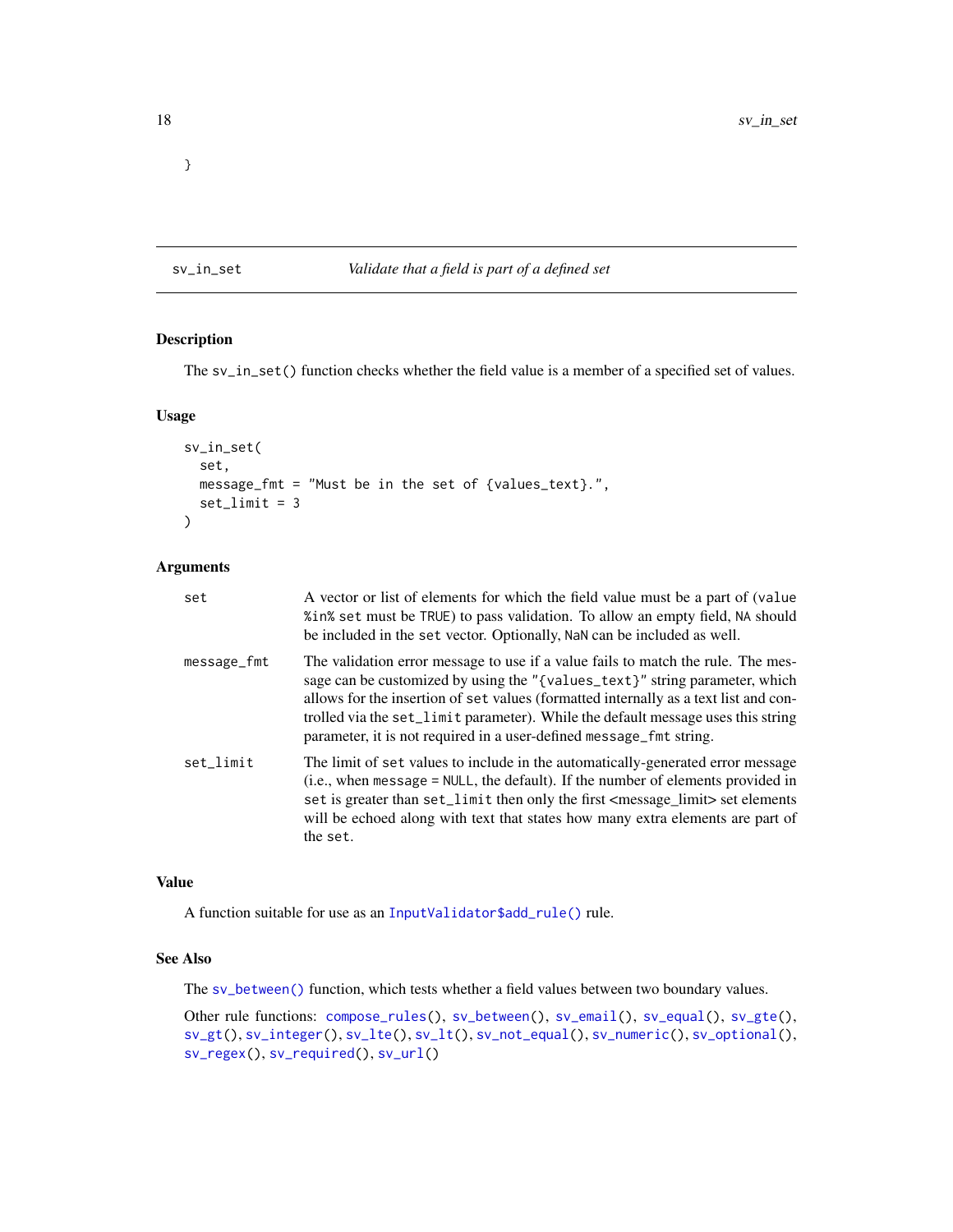#### <span id="page-18-0"></span> $s_v$ <sub>k</sub>t 19

#### Examples

```
## Only run examples in interactive R sessions
if (interactive()) {
library(shiny)
library(shinyvalidate)
ui <- fluidPage(
  textInput("rating", "Rating")
)
server <- function(input, output, session) {
  # Validation rules are set in the server, start by
  # making a new instance of an `InputValidator()`
  iv <- InputValidator$new()
  # Basic usage: `sv_in_set()` requires a value
  # set given as a vector; a message will be
  # shown if the validation of `input$rating` fails
  iv$add_rule("rating", sv_in_set(1:5))
  # Finally, `enable()` the validation rules
  iv$enable()
}
shinyApp(ui, server)
}
```
<span id="page-18-1"></span>sv\_lt *Validate that a field is less than a specified value*

#### Description

The sv\_lt() function compares the field value to a specified value with the < operator.

#### Usage

```
sv_lt(
  rhs,
 message_fmt = "Must be less than \{rhs\}.",
 allow_multiple = FALSE,
 allow_na = FALSE,
 allow_nan = FALSE,
  allow_inf = FALSE
)
```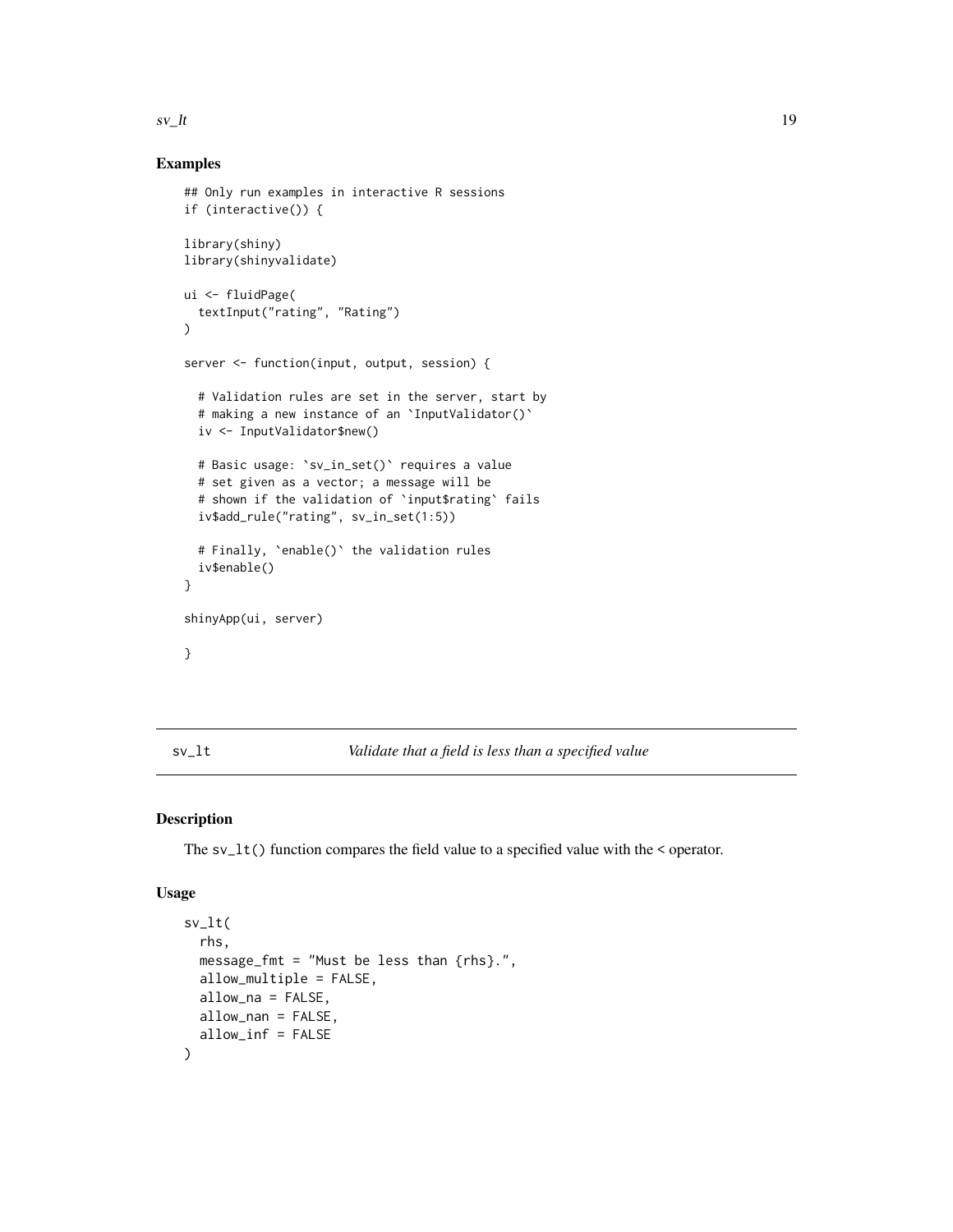#### <span id="page-19-0"></span>Arguments

| rhs            | The right hand side (RHS) value is to be used for the comparison with the field<br>value. The validation check will effectively be of the form <field> &lt; <rhs>.</rhs></field>                                                                                                              |
|----------------|-----------------------------------------------------------------------------------------------------------------------------------------------------------------------------------------------------------------------------------------------------------------------------------------------|
| message_fmt    | The validation error message to use if the field fails the validation test. Use the<br>"{rhs}" string parameter to customize the message, including what was set in<br>rhs. While the default message uses this string parameter, it is not required in a<br>user-defined message_fmt string. |
| allow_multiple | If FALSE (the default), then the length of the input vector must be exactly one; if<br>TRUE, then any length is allowed (including a length of zero; use sv_required()<br>if one or more values should be required).                                                                          |
| allow_na       | If FALSE (the default for both options), then any NA or NaN element will cause<br>validation to fail.                                                                                                                                                                                         |
| allow_nan      | If FALSE (the default for both options), then any NA or NaN element will cause<br>validation to fail.                                                                                                                                                                                         |
| allow_inf      | If FALSE (the default), then any Inf or -Inf element will cause validation to fail.                                                                                                                                                                                                           |

#### Value

A function suitable for use as an [InputValidator\\$add\\_rule\(\)](#page-2-1) rule.

#### See Also

The other comparison-based rule functions:  $sv_g(t)$ ,  $sv_g(t)$ ,  $sv_lte()$ ,  $sv_equal()$ , and [sv\\_not\\_equal\(\)](#page-21-1). The [sv\\_lte\(\)](#page-20-1) function may be needed if the field value should also pass validation when equal to the comparison value.

```
compose_rules(sv_between(sv_email(sv_equal(sv_gte(),
sv_gt(), sv_in_set(), sv_integer(), sv_lte(), sv_not_equal(), sv_numeric(), sv_optional(),
sv_regex(), sv_required(), sv_url()
```

```
## Only run examples in interactive R sessions
if (interactive()) {
library(shiny)
library(shinyvalidate)
ui <- fluidPage(
  textInput("number", "Number")
\mathcal{L}server <- function(input, output, session) {
  # Validation rules are set in the server, start by
  # making a new instance of an `InputValidator()`
  iv <- InputValidator$new()
  # Basic usage: `sv_lt()` requires a value
```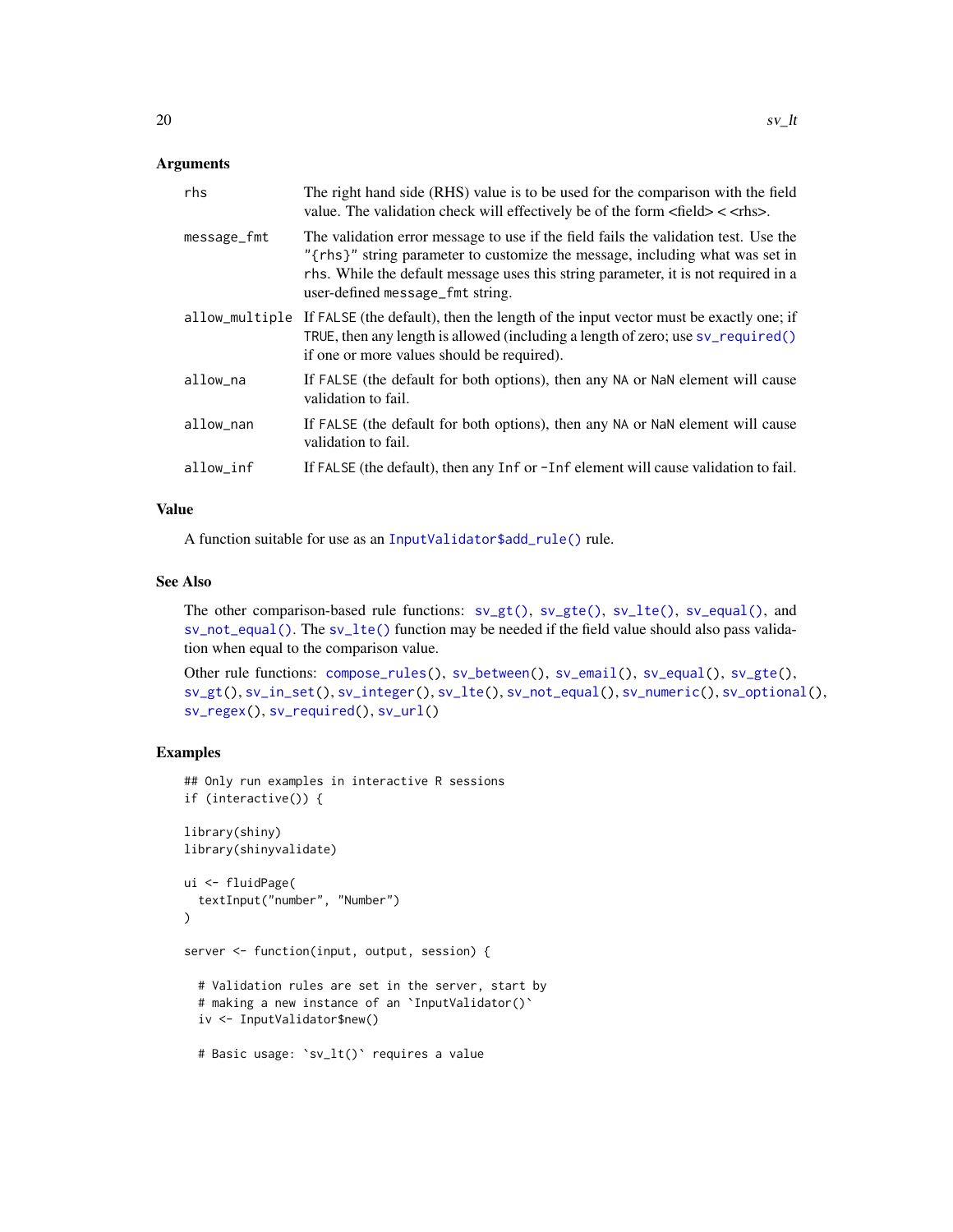```
# to compare against the field value; a message
 # will be shown if the validation of
 # `input$number` fails
 iv$add_rule("number", sv_lt(10))
 # Finally, `enable()` the validation rules
 iv$enable()
}
shinyApp(ui, server)
}
```
#### <span id="page-20-1"></span>sv\_lte *Validate that a field is less than or equal to a specified value*

#### Description

The  $sv_lte()$  function compares the field value to a specified value with the  $\leq$  operator.

#### Usage

```
sv_lte(
  rhs,
 message_fmt = "Must be less than or equal to {rhs}.",
  allow_multiple = FALSE,
  allow_na = FALSE,
  allow_nan = FALSE,
  allow_inf = FALSE
\mathcal{L}
```
#### Arguments

| rhs            | The right hand side (RHS) value is to be used for the comparison with the field<br>value. The validation check will effectively be of the form $\langle$ field $\rangle \langle$ = $\langle$ rhs $\rangle$ .                                                                                  |
|----------------|-----------------------------------------------------------------------------------------------------------------------------------------------------------------------------------------------------------------------------------------------------------------------------------------------|
| message_fmt    | The validation error message to use if the field fails the validation test. Use the<br>"{rhs}" string parameter to customize the message, including what was set in<br>rhs. While the default message uses this string parameter, it is not required in a<br>user-defined message_fmt string. |
| allow_multiple | If FALSE (the default), then the length of the input vector must be exactly one; if<br>TRUE, then any length is allowed (including a length of zero; use sv_required()<br>if one or more values should be required).                                                                          |
| allow_na       | If FALSE (the default for both options), then any NA or NaN element will cause<br>validation to fail.                                                                                                                                                                                         |
| allow_nan      | If FALSE (the default for both options), then any NA or NaN element will cause<br>validation to fail.                                                                                                                                                                                         |
| allow_inf      | If FALSE (the default), then any Inf or -Inf element will cause validation to fail.                                                                                                                                                                                                           |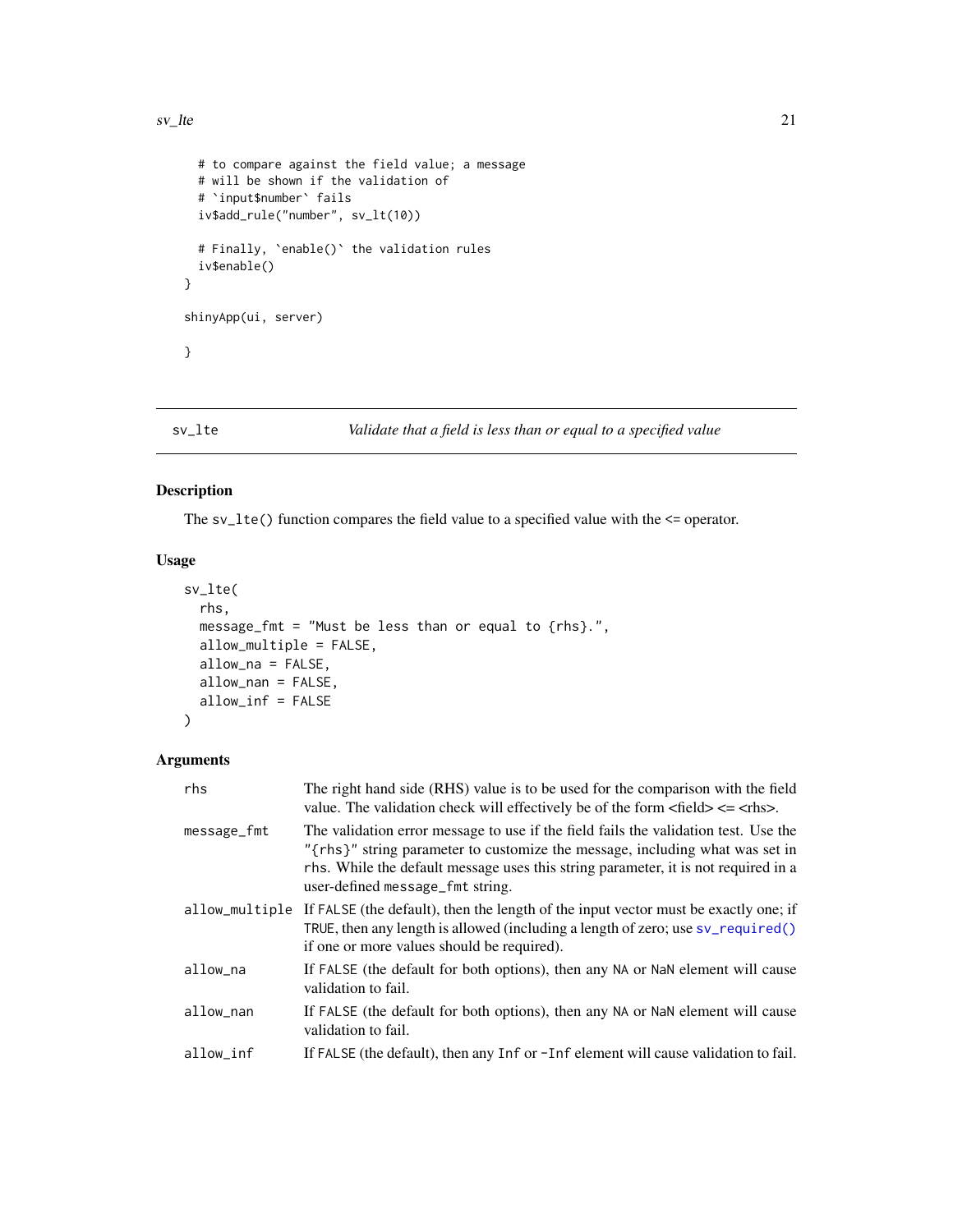#### <span id="page-21-0"></span>Value

A function suitable for use as an [InputValidator\\$add\\_rule\(\)](#page-2-1) rule.

#### See Also

The other comparison-based rule functions:  $s\vee gt(), s\vee gt(), s\vee Lt(), s\vee_equal(),$  and  $s\vee not_equal(.)$ . The  $sv_l(t)$  function may be needed if the field value should not pass validation when it is equal to the comparison value.

```
Other rule functions: compose_rules(), sv_between(), sv_email(), sv_equal(), sv_gte(),
sv_gt(), sv_in_set(), sv_integer(), sv_lt(), sv_not_equal(), sv_numeric(), sv_optional(),
sv_regex(), sv_required(), sv_url()
```

```
## Only run examples in interactive R sessions
if (interactive()) {
library(shiny)
library(shinyvalidate)
ui <- fluidPage(
 textInput("number", "Number")
\lambdaserver <- function(input, output, session) {
 # Validation rules are set in the server, start by
 # making a new instance of an `InputValidator()`
 iv <- InputValidator$new()
 # Basic usage: `sv_lte()` requires a value
 # to compare against the field value; a message
 # will be shown if the validation of
 # `input$number` fails
 iv$add_rule("number", sv_lte(0))
 # Finally, `enable()` the validation rules
 iv$enable()
}
shinyApp(ui, server)
}
```
<span id="page-21-1"></span>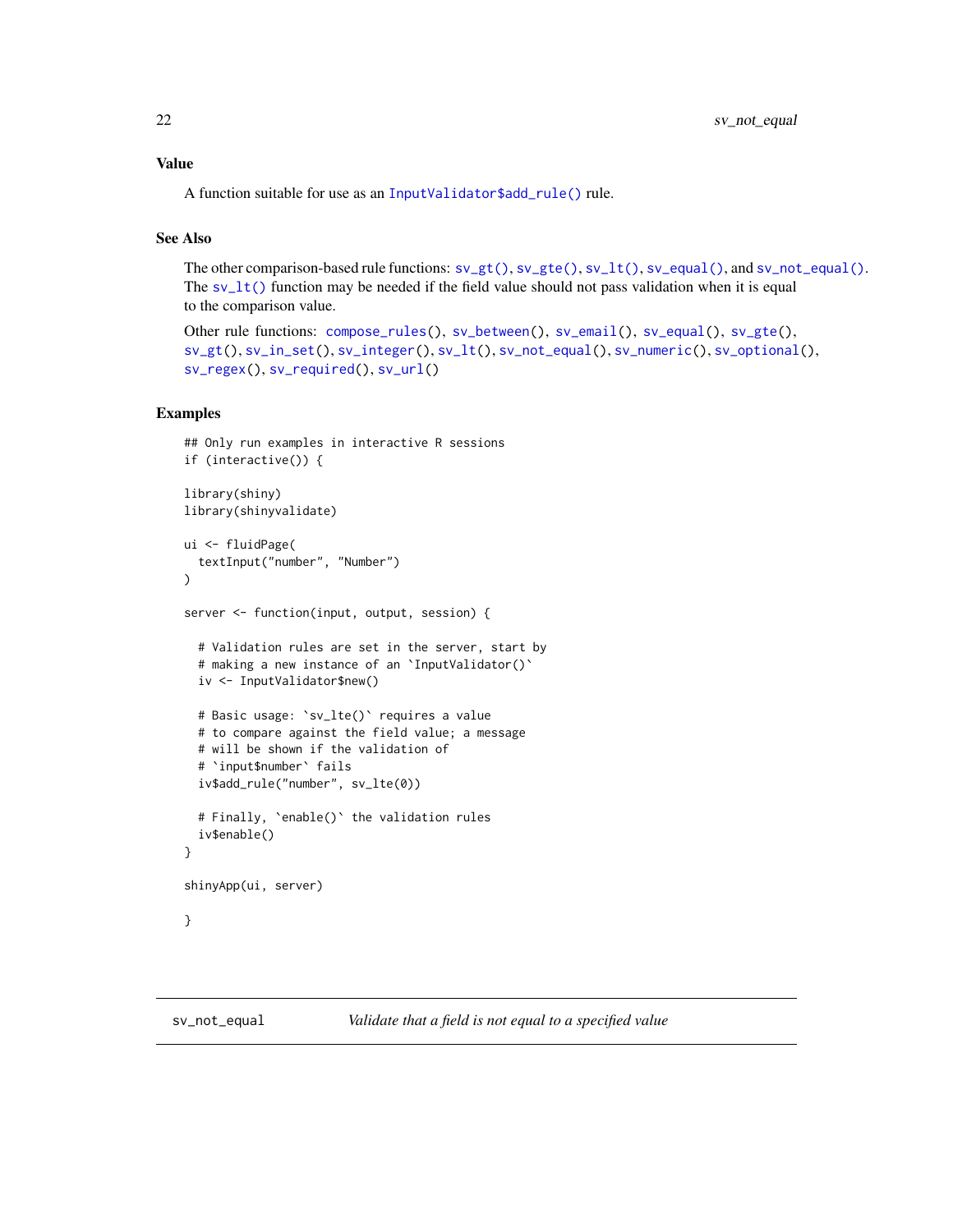#### <span id="page-22-0"></span>sv\_not\_equal 23

#### Description

The sv\_not\_equal() function compares the field value to a specified value with the != operator.

#### Usage

```
sv_not_equal(
  rhs,
  message_fmt = "Must not be equal to {rhs}.",
  allow_multiple = FALSE,
  allow_na = FALSE,
  allow_nan = FALSE,
  allow_inf = FALSE
\mathcal{L}
```
#### Arguments

| rhs         | The right hand side (RHS) value is to be used for the comparison with the field<br>value. The validation check will effectively be of the form $\langle$ field $\rangle$ != $\langle$ rhs $\rangle$ .                                                                                         |
|-------------|-----------------------------------------------------------------------------------------------------------------------------------------------------------------------------------------------------------------------------------------------------------------------------------------------|
| message_fmt | The validation error message to use if the field fails the validation test. Use the<br>"{rhs}" string parameter to customize the message, including what was set in<br>rhs. While the default message uses this string parameter, it is not required in a<br>user-defined message_fmt string. |
|             | allow_multiple If FALSE (the default), then the length of the input vector must be exactly one; if<br>TRUE, then any length is allowed (including a length of zero; use sv_required()<br>if one or more values should be required).                                                           |
| allow na    | If FALSE (the default for both options), then any NA or NaN element will cause<br>validation to fail.                                                                                                                                                                                         |
| allow_nan   | If FALSE (the default for both options), then any NA or NaN element will cause<br>validation to fail.                                                                                                                                                                                         |
| allow_inf   | If FALSE (the default), then any Inf or -Inf element will cause validation to fail.                                                                                                                                                                                                           |

#### Value

A function suitable for use as an [InputValidator\\$add\\_rule\(\)](#page-2-1) rule.

#### See Also

The other comparison-based rule functions: [sv\\_gt\(\)](#page-12-1), [sv\\_gte\(\)](#page-13-1), [sv\\_lt\(\)](#page-18-1), [sv\\_lte\(\)](#page-20-1), and [sv\\_equal\(\)](#page-10-1) (which serves as the opposite function to sv\_not\_equal()).

Other rule functions: [compose\\_rules\(](#page-1-1)), [sv\\_between\(](#page-7-1)), [sv\\_email\(](#page-9-1)), [sv\\_equal\(](#page-10-1)), [sv\\_gte\(](#page-13-1)), [sv\\_gt\(](#page-12-1)), [sv\\_in\\_set\(](#page-17-1)), [sv\\_integer\(](#page-15-1)), [sv\\_lte\(](#page-20-1)), [sv\\_lt\(](#page-18-1)), [sv\\_numeric\(](#page-23-1)), [sv\\_optional\(](#page-25-1)), [sv\\_regex\(](#page-26-1)), [sv\\_required\(](#page-28-1)), [sv\\_url\(](#page-29-1))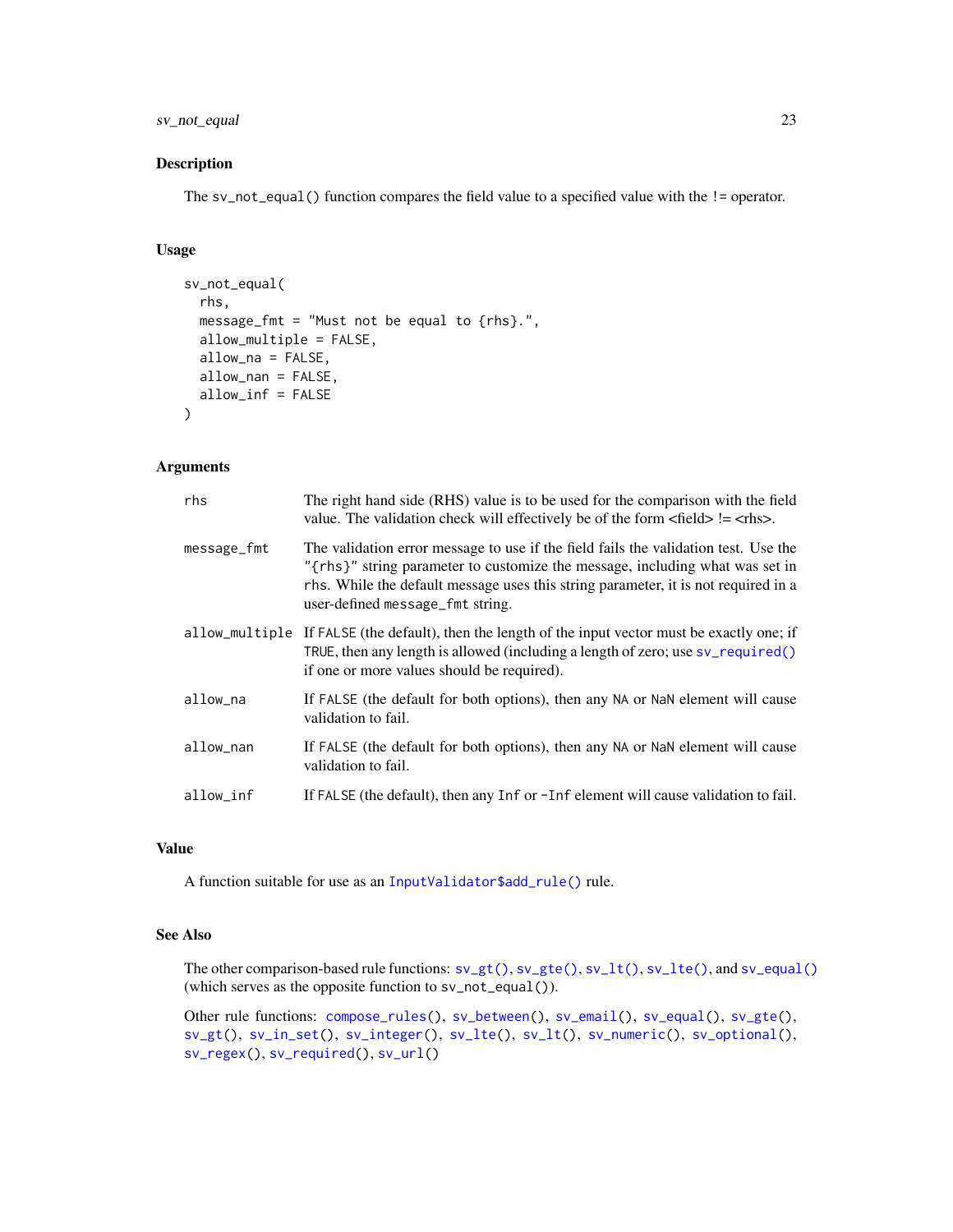#### Examples

```
## Only run examples in interactive R sessions
if (interactive()) {
library(shiny)
library(shinyvalidate)
ui <- fluidPage(
  textInput("score", "Number")
)
server <- function(input, output, session) {
  # Validation rules are set in the server, start by
  # making a new instance of an `InputValidator()`
  iv <- InputValidator$new()
  # Basic usage: `sv_not_equal()` requires a value
  # to compare against the field value; a message
  # will be shown if the validation of
  # `input$score` fails
  iv$add_rule("score", sv_not_equal(0))
  # Finally, `enable()` the validation rules
  iv$enable()
}
shinyApp(ui, server)
}
```
<span id="page-23-1"></span>sv\_numeric *Validate that a field is a number*

#### Description

The sv\_numeric() function validates that a field is numeric with the [base::is.numeric\(\)](#page-0-0) function. By default, only a single, finite, not-missing, valid number is allowed, but each of those criteria can be controlled via arguments.

#### Usage

```
sv_numeric(
  message = "A number is required",
  allow_multiple = FALSE,
  allow_na = FALSE,
 allow_nan = FALSE,
  allow_inf = FALSE
)
```
<span id="page-23-0"></span>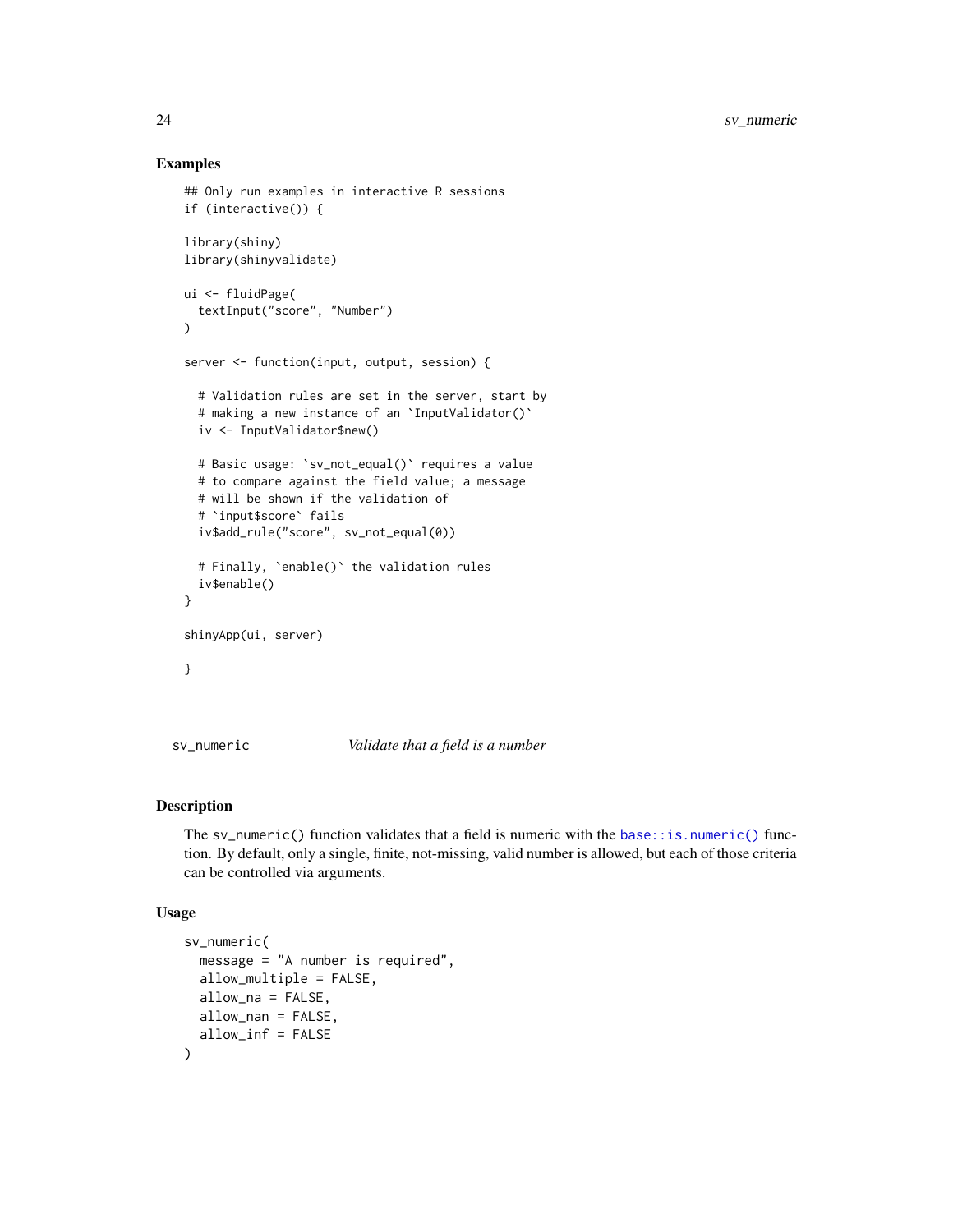#### <span id="page-24-0"></span>sv\_numeric 25

#### Arguments

| message            | The validation error message to use if a value is not numeric.                                                                                                                                                                      |  |
|--------------------|-------------------------------------------------------------------------------------------------------------------------------------------------------------------------------------------------------------------------------------|--|
|                    | allow_multiple If FALSE (the default), then the length of the input vector must be exactly one; if<br>TRUE, then any length is allowed (including a length of zero; use sv_required()<br>if one or more values should be required). |  |
| allow_na.allow_nan |                                                                                                                                                                                                                                     |  |
|                    | If FALSE (the default for both options), then any NA or NaN element will cause<br>validation to fail.                                                                                                                               |  |
| allow_inf          | If FALSE (the default), then any Inf or -Inf element will cause validation to fail.                                                                                                                                                 |  |

#### Value

A function suitable for use as an [InputValidator\\$add\\_rule\(\)](#page-2-1) rule.

#### See Also

The [sv\\_integer\(\)](#page-15-1) function, which tests whether a field value is a number that is integer-like.

```
Other rule functions: compose_rules(), sv_between(), sv_email(), sv_equal(), sv_gte(),
sv_gt(), sv_in_set(), sv_integer(), sv_lte(), sv_lt(), sv_not_equal(), sv_optional(),
sv_regex(), sv_required(), sv_url()
```

```
## Only run examples in interactive R sessions
if (interactive()) {
library(shiny)
library(shinyvalidate)
ui <- fluidPage(
  textInput("rating", "Rating")
)
server <- function(input, output, session) {
  # Validation rules are set in the server, start by
  # making a new instance of an `InputValidator()`
  iv <- InputValidator$new()
  # Basic usage: `sv_numeric()` works well with its
  # defaults; a message will be displayed if the
  # validation of `input$rating` fails
  iv$add_rule("rating", sv_numeric())
  # Finally, `enable()` the validation rules
  iv$enable()
}
shinyApp(ui, server)
```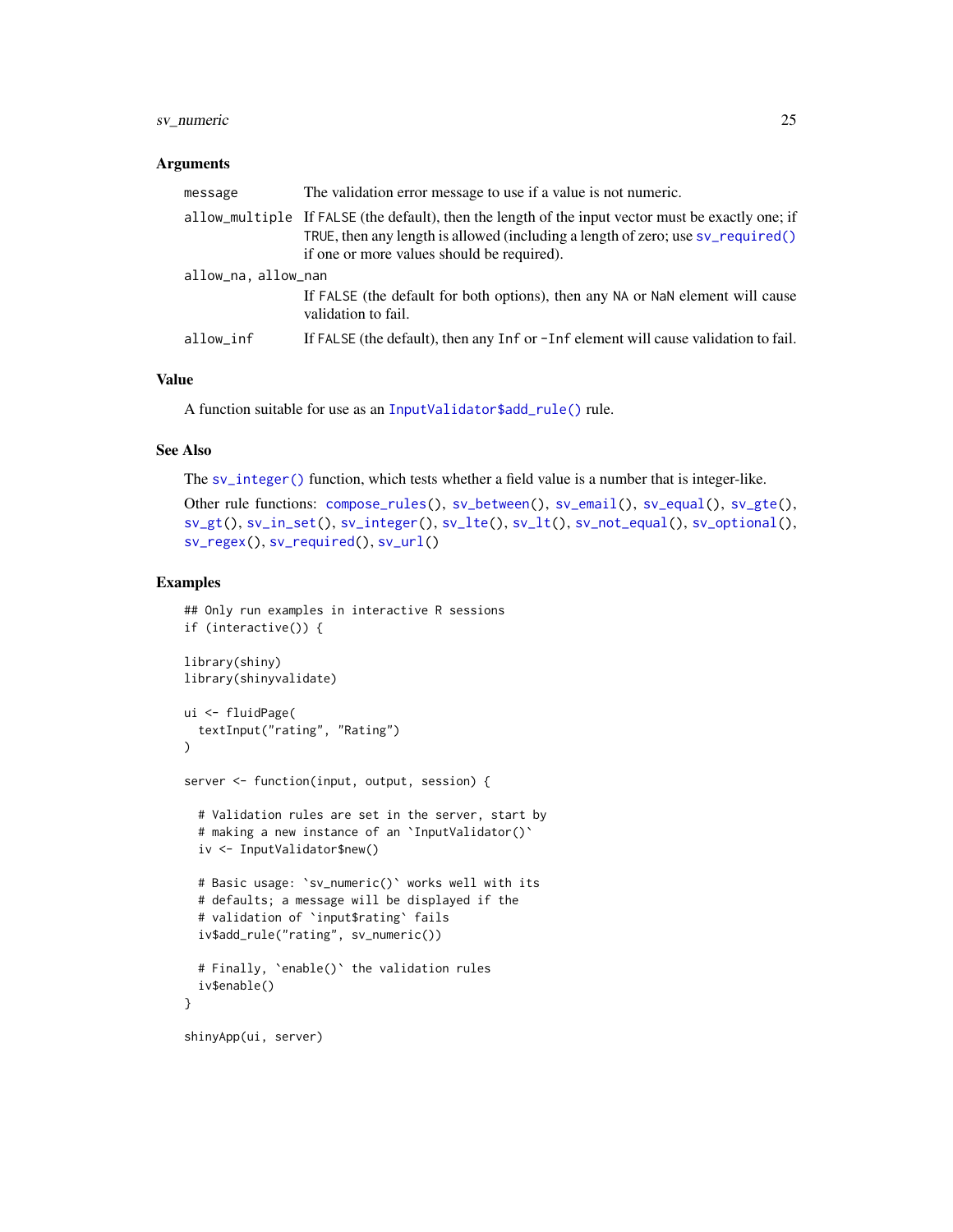<span id="page-25-1"></span>sv\_optional *Indicate that a field is optional*

#### Description

Call sv\_optional() to generate a validation function that indicates an input is allowed to *not* be present. If an sv\_optional() rule sees that an input is not present, subsequent rules for that input are skipped and the input is considered valid. Otherwise, the rule simply passes. (sv\_optional() will never return a validation error/message.)

By default, the definition of "is present" is based on [input\\_provided\(\)](#page-6-1).

Child validators (see [InputValidator\\$add\\_validator\(\)](#page-2-1)) are not affected by sv\_optional() rules in parent validators; only rules in the same validator instance as the sv\_optional() will be skipped.

#### Usage

```
sv_optional(test = input_provided)
```
#### Arguments

test A single-argument function, or single-sided formula (using . to access the value to test), that returns TRUE for success and FALSE for failure.

#### Value

A function suitable for use as an [InputValidator\\$add\\_rule\(\)](#page-2-1) rule.

#### See Also

The [sv\\_required\(\)](#page-28-1) function, which takes a different approach to field presence.

```
Other rule functions: compose_rules(), sv_between(), sv_email(), sv_equal(), sv_gte(),
sv_gt(), sv_in_set(), sv_integer(), sv_lte(), sv_lt(), sv_not_equal(), sv_numeric(),
sv_regex(), sv_required(), sv_url()
```
#### Examples

```
## Only run examples in interactive R sessions
if (interactive()) {
library(shiny)
library(shinyvalidate)
ui <- fluidPage(
  textInput("email", "Email")
)
```
<span id="page-25-0"></span>}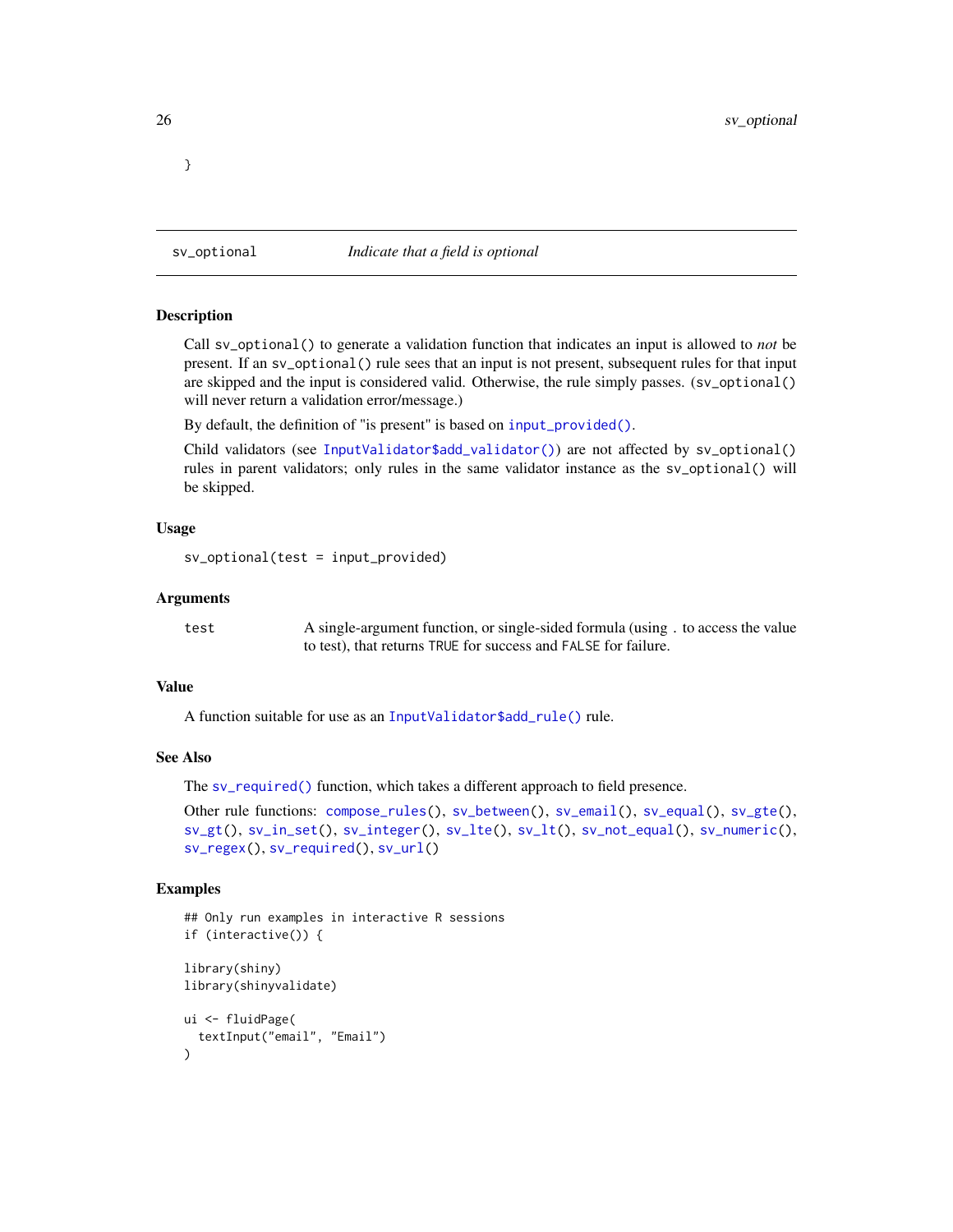```
server <- function(input, output, session) {
  # Validation rules are set in the server, start by
  # making a new instance of an `InputValidator()`
  iv <- InputValidator$new()
  # Basic usage: `sv_optional()` is often paired with
  # another `sv_*()` function; below, an email in
  # `input$email` is not required, but if present, it
  # must be valid
  iv$add_rule("email", sv_optional())
  iv$add_rule("email", sv_email())
  # Finally, `enable()` the validation rules
  iv$enable()
}
shinyApp(ui, server)
}
```
#### <span id="page-26-1"></span>sv\_regex *Validate that a field matches a regular expression*

#### Description

A validation function, suitable for use with InputValidator\$add\_rule(), that checks whether input values match the specified regular expression.

#### Usage

```
sv_regex(
 pattern,
 message,
  ignore.case = FALSE,
  perl = FALSE,
  fixed = FALSE,useBytes = FALSE,
  invert = FALSE
```

```
)
```
### Arguments

| pattern | Character string containing a regular expression (or character string if fixed =   |
|---------|------------------------------------------------------------------------------------|
|         | TRUE) to be tested against. If a character vector of length 2 or more is supplied, |
|         | the first element is used with a warning.                                          |
| message | The validation error message to use if a value fails to match the pattern.         |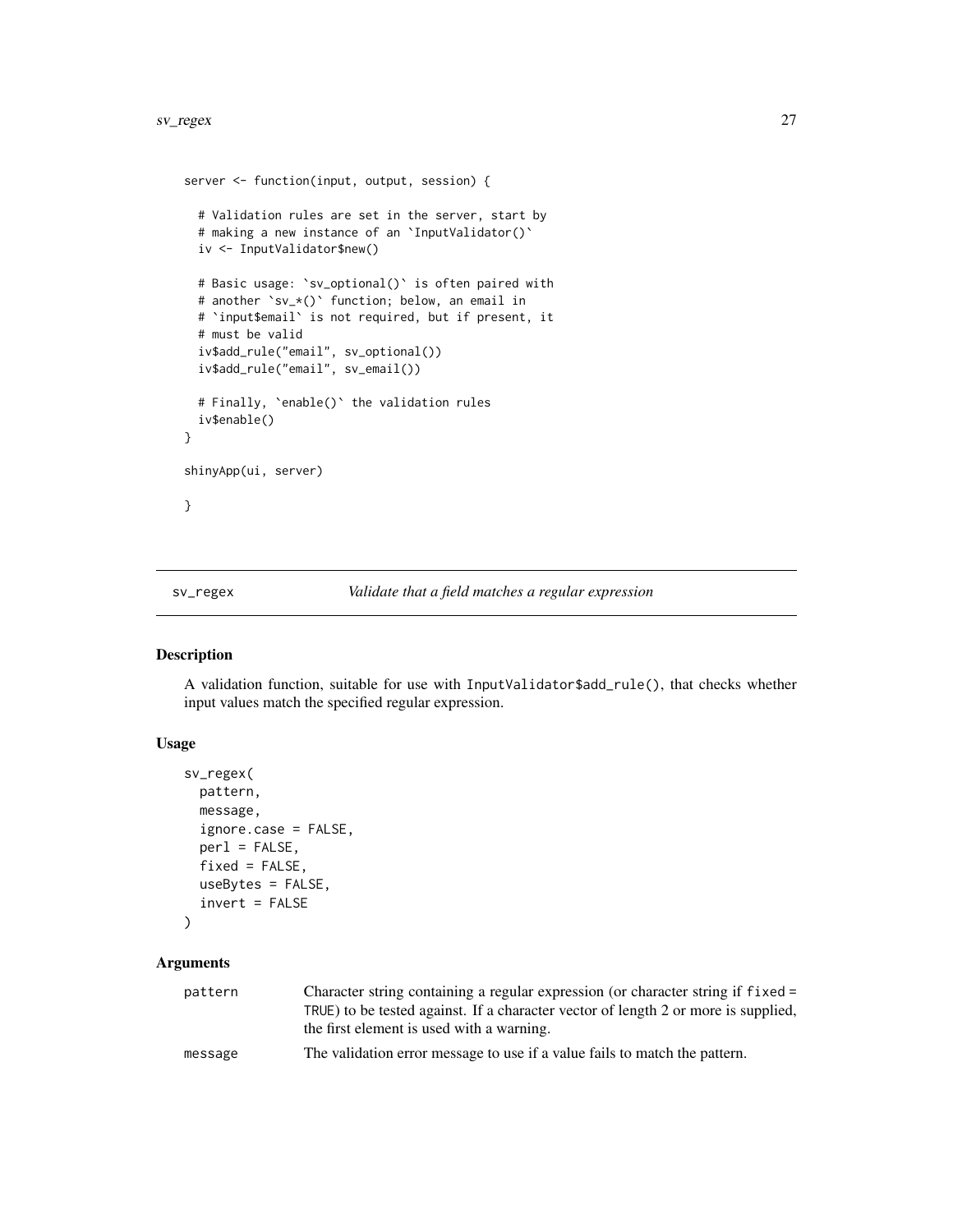<span id="page-27-0"></span>28 sv\_regex sv\_regex sv\_regex sv\_regex sv\_regex sv\_regex sv\_regex sv\_regex sv\_regex sv\_regex sv\_regex sv\_regex

```
ignore.case, perl, fixed, useBytes, invert
                Options passed through to base::grepl().
```
#### Value

A function suitable for use as an [InputValidator\\$add\\_rule\(\)](#page-2-1) rule.

#### See Also

The [sv\\_email\(\)](#page-9-1) and [sv\\_url\(\)](#page-29-1) functions, which are specialized regex-based functions for validating email addresses and URLs.

```
Other rule functions: compose_rules(), sv_between(), sv_email(), sv_equal(), sv_gte(),
sv_gt(), sv_in_set(), sv_integer(), sv_lte(), sv_lt(), sv_not_equal(), sv_numeric(),
sv_optional(), sv_required(), sv_url()
```

```
## Only run examples in interactive R sessions
if (interactive()) {
library(shiny)
library(shinyvalidate)
ui <- fluidPage(
  textInput("lookup_id", "Lookup ID")
\lambdaserver <- function(input, output, session) {
  # Validation rules are set in the server, start by
  # making a new instance of an `InputValidator()`
  iv <- InputValidator$new()
  # Basic usage: `sv_regex()` requires both a regex
  # pattern and message to display if the validation
  # of `input$lookup_id` fails
  iv$add_rule(
    "lookup_id",
    sv_regex("^[a-zA-Z0-9]*$", "Only alphanumeric characters allowed")
  )
  # Finally, `enable()` the validation rules
  iv$enable()
}
shinyApp(ui, server)
}
# As an alternative to the above example, the
# following snippet can serve to replace the
# `iv$add_rule(...)` statement
```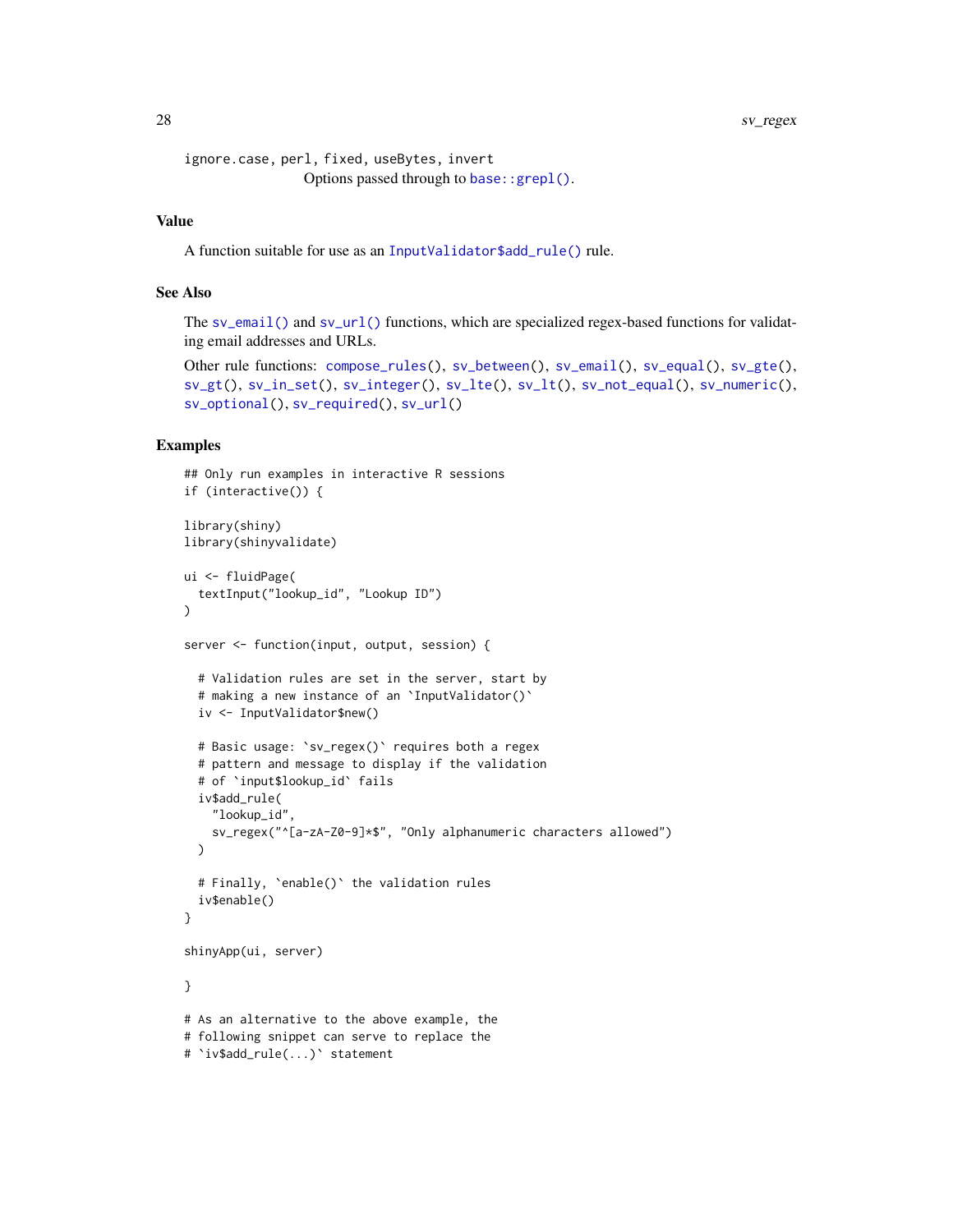#### <span id="page-28-0"></span>sv\_required 29

```
# If you're more comfortable with wildcards
# (i.e., globbing) than with regular expressions,
# use `glob2rx()` in `pattern`
# iv$add_rule(
# "lookup_id",
# sv_regex(
# pattern = glob2rx("*.png"),
# message = "A filename ending in 'png' was expected",
# ignore.case = TRUE
# )
# )
```
<span id="page-28-1"></span>sv\_required *Validate that the field is present*

#### Description

Call sv\_required() to generate a validation function that ensures an input value is present. By default, the definition of "is present" is based on [input\\_provided\(\)](#page-6-1).

#### Usage

```
sv_required(message = "Required", test = input_provided)
```
#### Arguments

| message | The validation error message to be displayed if the test does not pass.         |
|---------|---------------------------------------------------------------------------------|
| test    | A single-argument function, or single-sided formula (using, to access the value |
|         | to test), that returns TRUE for success and FALSE for failure.                  |

#### Value

A function suitable for use as an [InputValidator\\$add\\_rule\(\)](#page-2-1) rule.

#### See Also

The [sv\\_optional\(\)](#page-25-1) function, which takes a different approach to field presence.

Other rule functions: [compose\\_rules\(](#page-1-1)), [sv\\_between\(](#page-7-1)), [sv\\_email\(](#page-9-1)), [sv\\_equal\(](#page-10-1)), [sv\\_gte\(](#page-13-1)), [sv\\_gt\(](#page-12-1)), [sv\\_in\\_set\(](#page-17-1)), [sv\\_integer\(](#page-15-1)), [sv\\_lte\(](#page-20-1)), [sv\\_lt\(](#page-18-1)), [sv\\_not\\_equal\(](#page-21-1)), [sv\\_numeric\(](#page-23-1)), [sv\\_optional\(](#page-25-1)), [sv\\_regex\(](#page-26-1)), [sv\\_url\(](#page-29-1))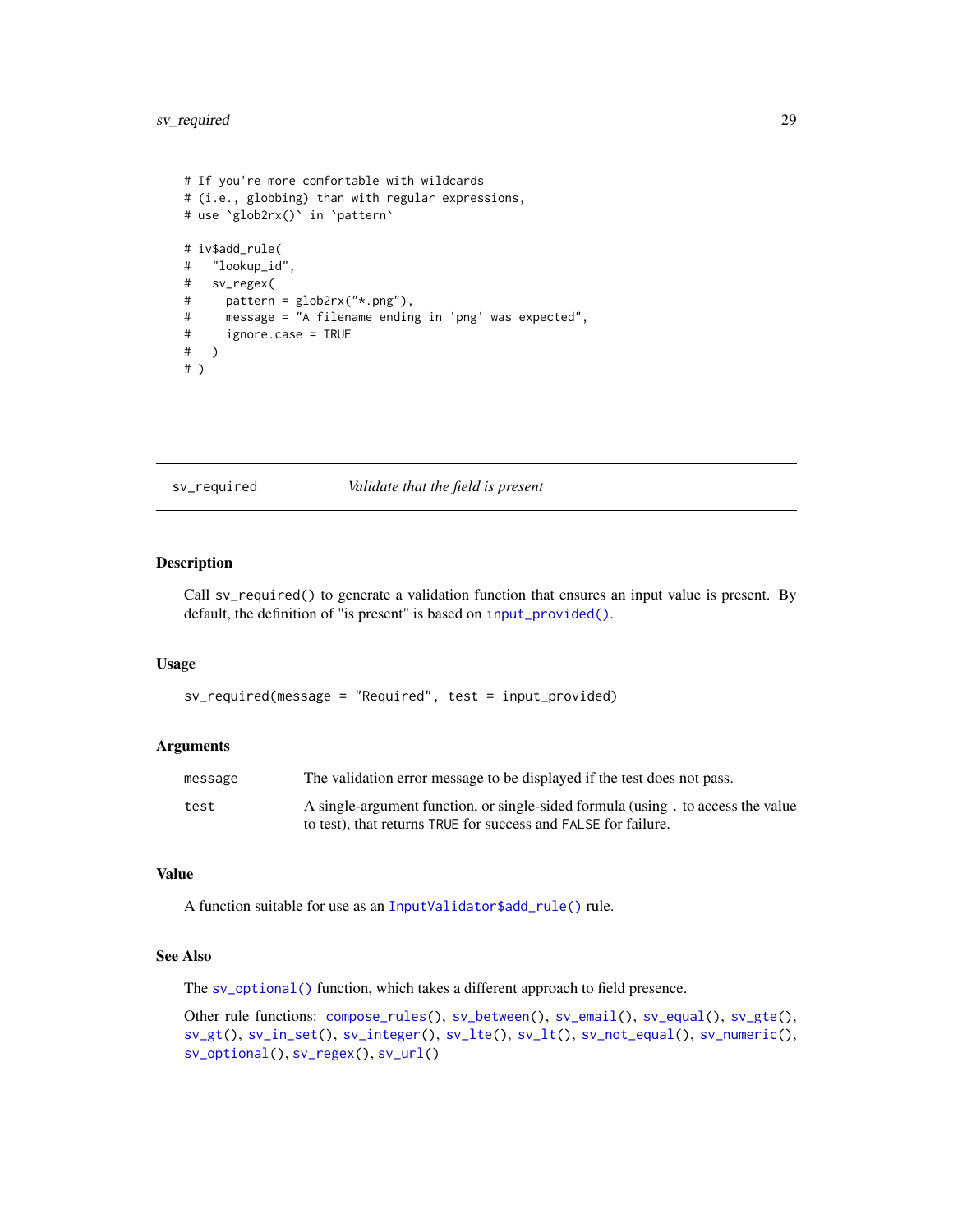```
## Only run examples in interactive R sessions
if (interactive()) {
library(shiny)
library(shinyvalidate)
ui <- fluidPage(
  textInput("name", "Name")
\lambdaserver <- function(input, output, session) {
  # Validation rules are set in the server, start by
  # making a new instance of an `InputValidator()`
  iv <- InputValidator$new()
  # Basic usage: ensure that `input$name` is present,
  # and return a terse validation message if not
  iv$add_rule("name", sv_required())
  # Finally, `enable()` the validation rules
  iv$enable()
}
shinyApp(ui, server)
}
# There are some alternatives to the above example,
# and the following snippets can serve to replace
# the `iv$add_rule(...)` statement
# (1) Providing a custom message to display
# when validation fails:
# iv$add_rule("email", sv_required("An email is required"))
# (2) Providing a `test` argument to change
# the definition of "is present"; in this
# snippet, any non-NULL value will be accepted:
# iv$add_rule("choices", sv_required(test = is.null))
```
<span id="page-29-0"></span>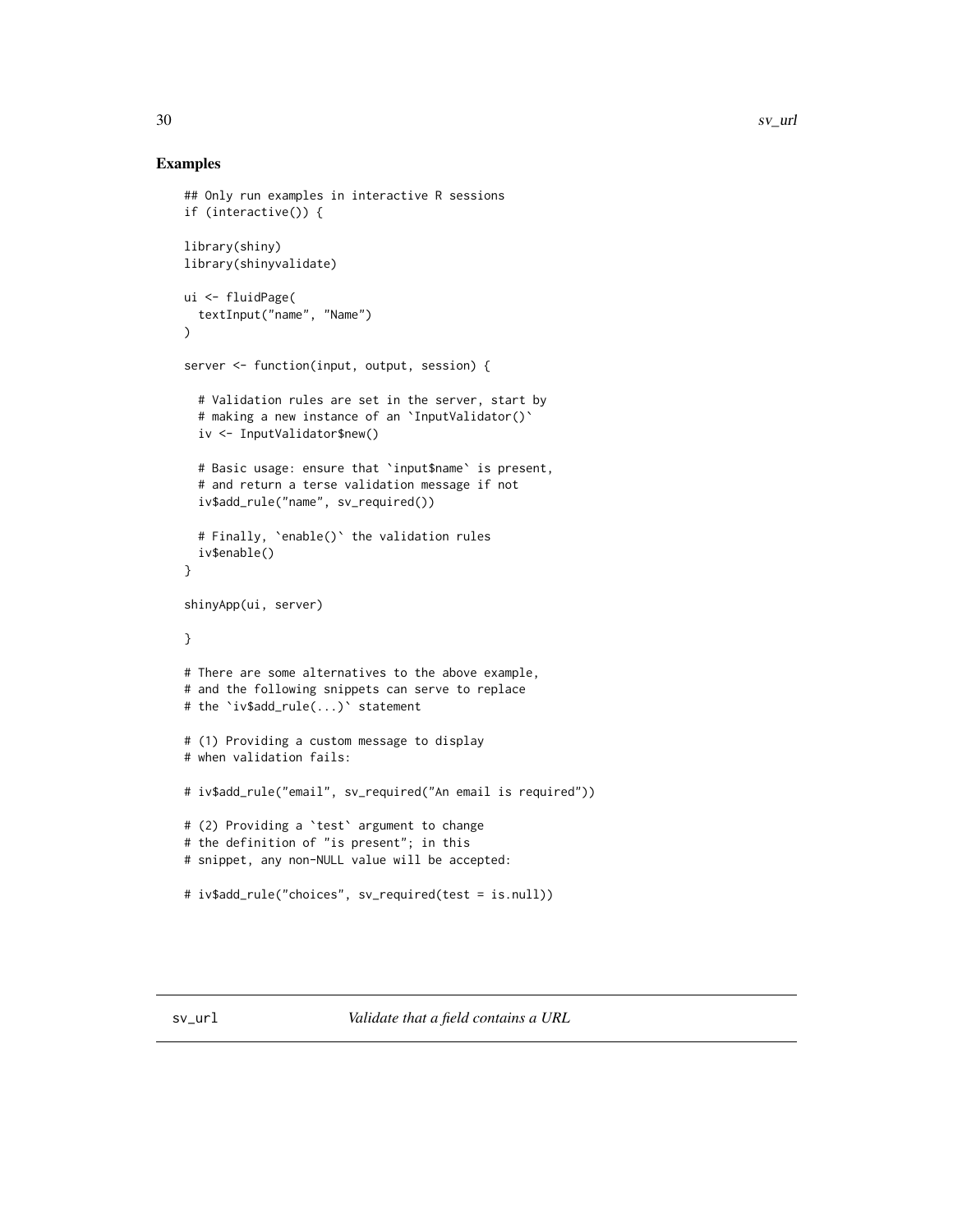#### <span id="page-30-0"></span> $s$ v\_url  $31$

#### Description

A validation function, suitable for use with InputValidator\$add\_rule(), that checks whether an input value is a valid URL.

#### Usage

```
sv_url(message = "Not a valid URL", allow_multiple = FALSE, allow_na = FALSE)
```
#### Arguments

| message  | The validation error message to use if a value doesn't match a regex pattern for<br>URL detection.                                                                                                                                    |
|----------|---------------------------------------------------------------------------------------------------------------------------------------------------------------------------------------------------------------------------------------|
|          | allow_multiple If FALSE (the default), then the length of the input vector must be exactly one; if<br>TRUE, then any length is allowed (including a length of zero; use $sv$ required()<br>if one or more values should be required). |
| allow na | If FALSE (the default for both options), then any NA or NaN element will cause<br>validation to fail.                                                                                                                                 |

#### Value

A function suitable for use as an [InputValidator\\$add\\_rule\(\)](#page-2-1) rule.

#### See Also

The [sv\\_email\(\)](#page-9-1) function, another specialized regex-based function for validating email addresses. For general regex-based validation the [sv\\_regex\(\)](#page-26-1) function is useful.

```
Other rule functions: compose_rules(), sv_between(), sv_email(), sv_equal(), sv_gte(),
sv_gt(), sv_in_set(), sv_integer(), sv_lte(), sv_lt(), sv_not_equal(), sv_numeric(),
sv_optional(), sv_regex(), sv_required()
```

```
## Only run examples in interactive R sessions
if (interactive()) {
library(shiny)
library(shinyvalidate)
ui <- fluidPage(
  textInput("url", "URL")
)
server <- function(input, output, session) {
  # Validation rules are set in the server, start by
  # making a new instance of an `InputValidator()`
  iv <- InputValidator$new()
  # Basic usage: `sv_url()` works well with its
  # defaults; a message will be displayed if the
```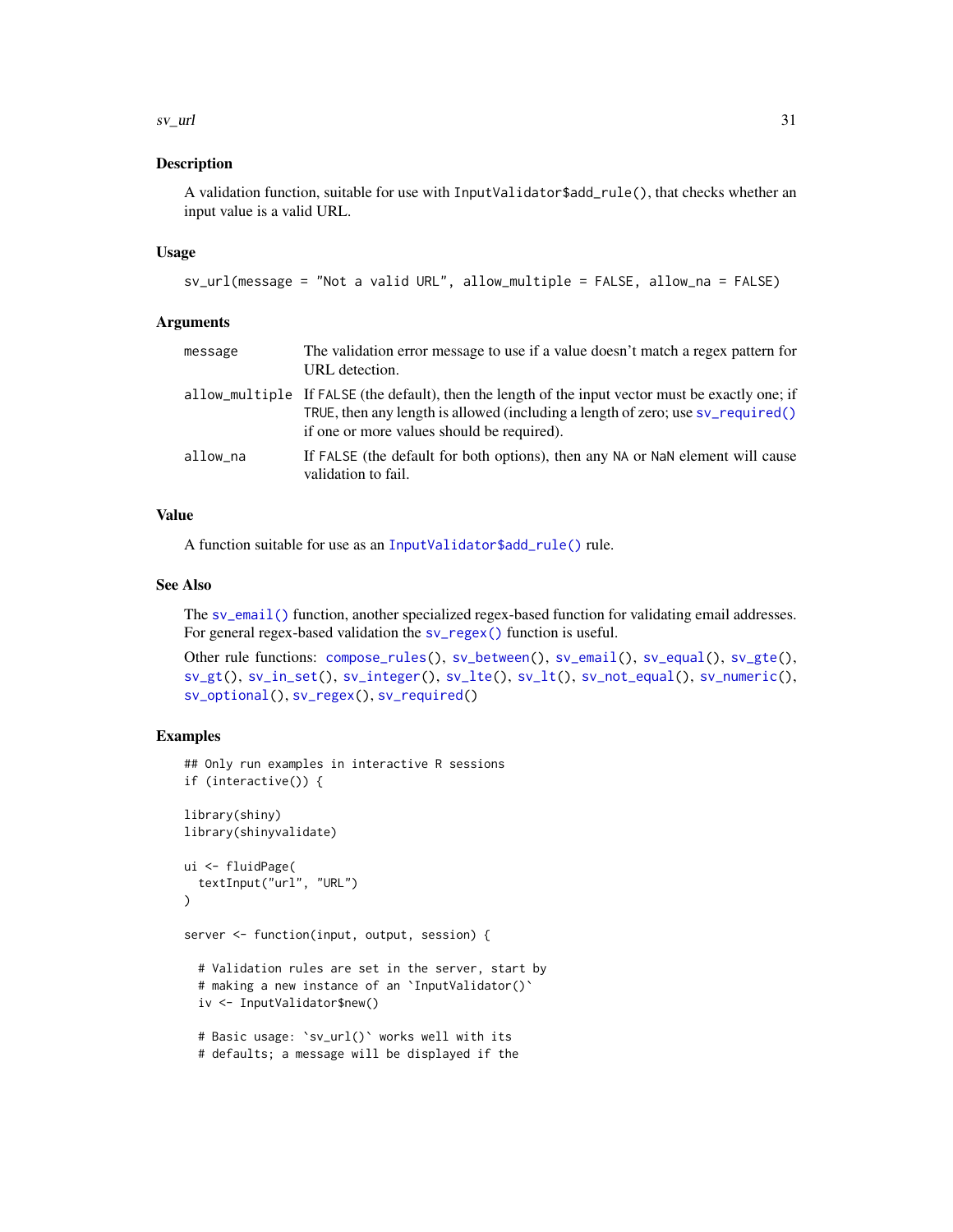```
# validation of `input$address` fails
 iv$add_rule("url", sv_url())
  # Finally, `enable()` the validation rules
  iv$enable()
}
shinyApp(ui, server)
}
```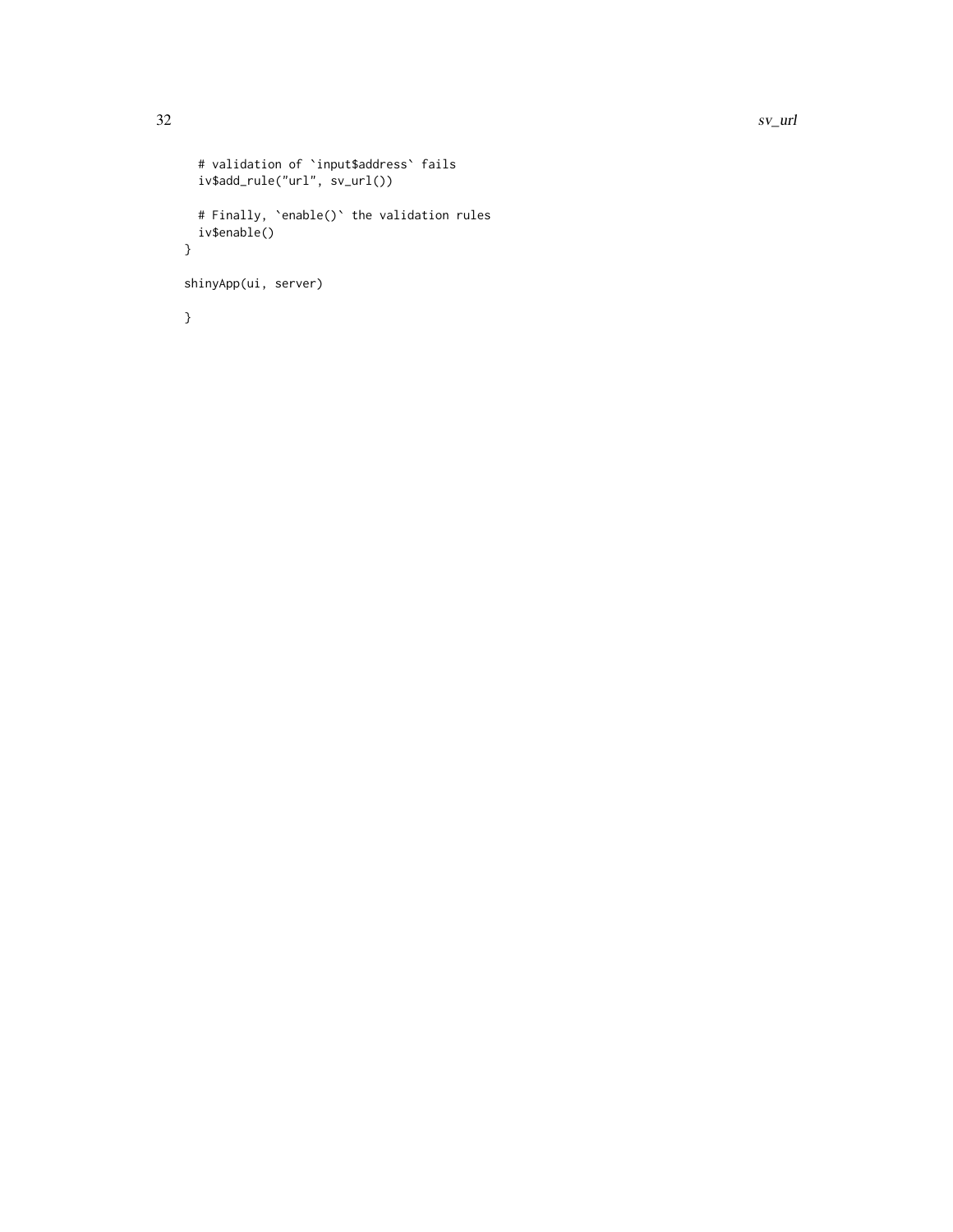# <span id="page-32-0"></span>**Index**

∗ rule functions compose\_rules, [2](#page-1-0) sv\_between, [8](#page-7-0) sv\_email, [10](#page-9-0) sv\_equal, [11](#page-10-0) sv\_gt, [13](#page-12-0) sv\_gte, [14](#page-13-0) sv\_in\_set, [18](#page-17-0) sv\_integer, [16](#page-15-0) sv\_lt, [19](#page-18-0) sv\_lte, [21](#page-20-0) sv\_not\_equal, [22](#page-21-0) sv\_numeric, [24](#page-23-0) sv\_optional, [26](#page-25-0) sv\_regex, [27](#page-26-0) sv\_required, [29](#page-28-0)  $sv\_url, 30$  $sv\_url, 30$ base::grepl(), *[28](#page-27-0)* base::is.numeric(), *[24](#page-23-0)* compose\_rules, [2,](#page-1-0) *[9,](#page-8-0) [10](#page-9-0)*, *[12](#page-11-0)*, *[14,](#page-13-0) [15](#page-14-0)*, *[17,](#page-16-0) [18](#page-17-0)*, *[20](#page-19-0)*, *[22,](#page-21-0) [23](#page-22-0)*, *[25,](#page-24-0) [26](#page-25-0)*, *[28,](#page-27-0) [29](#page-28-0)*, *[31](#page-30-0)* input\_provided, [7](#page-6-0) input\_provided(), *[26](#page-25-0)*, *[29](#page-28-0)* InputValidator, [3](#page-2-0) InputValidator\$add\_rule(), *[2](#page-1-0)*, *[9,](#page-8-0) [10](#page-9-0)*, *[12](#page-11-0)*, *[14,](#page-13-0) [15](#page-14-0)*, *[17,](#page-16-0) [18](#page-17-0)*, *[20](#page-19-0)*, *[22,](#page-21-0) [23](#page-22-0)*, *[25,](#page-24-0) [26](#page-25-0)*, *[28,](#page-27-0) [29](#page-28-0)*, *[31](#page-30-0)* InputValidator\$add\_validator(), *[26](#page-25-0)* shiny::actionButton(), *[7](#page-6-0)* shiny::isTruthy(), *[7](#page-6-0)* shiny::numericInput(), *[7](#page-6-0)* shiny::observe(), *[4](#page-3-1)* shiny::textInput(), *[7](#page-6-0)* skip\_validation, [8](#page-7-0) sv\_between, *[2](#page-1-0)*, [8,](#page-7-0) *[10](#page-9-0)*, *[12](#page-11-0)*, *[14,](#page-13-0) [15](#page-14-0)*, *[17,](#page-16-0) [18](#page-17-0)*, *[20](#page-19-0)*, *[22,](#page-21-0) [23](#page-22-0)*, *[25,](#page-24-0) [26](#page-25-0)*, *[28,](#page-27-0) [29](#page-28-0)*, *[31](#page-30-0)*

sv\_between(), *[18](#page-17-0)* sv\_email, *[2](#page-1-0)*, *[9](#page-8-0)*, [10,](#page-9-0) *[12](#page-11-0)*, *[14,](#page-13-0) [15](#page-14-0)*, *[17,](#page-16-0) [18](#page-17-0)*, *[20](#page-19-0)*, *[22,](#page-21-0) [23](#page-22-0)*, *[25,](#page-24-0) [26](#page-25-0)*, *[28,](#page-27-0) [29](#page-28-0)*, *[31](#page-30-0)* sv\_email(), *[28](#page-27-0)*, *[31](#page-30-0)* sv\_equal, *[2](#page-1-0)*, *[9,](#page-8-0) [10](#page-9-0)*, [11,](#page-10-0) *[14,](#page-13-0) [15](#page-14-0)*, *[17,](#page-16-0) [18](#page-17-0)*, *[20](#page-19-0)*, *[22,](#page-21-0) [23](#page-22-0)*, *[25,](#page-24-0) [26](#page-25-0)*, *[28,](#page-27-0) [29](#page-28-0)*, *[31](#page-30-0)* sv\_equal(), *[14,](#page-13-0) [15](#page-14-0)*, *[20](#page-19-0)*, *[22,](#page-21-0) [23](#page-22-0)* sv\_gt, *[2](#page-1-0)*, *[9,](#page-8-0) [10](#page-9-0)*, *[12](#page-11-0)*, [13,](#page-12-0) *[15](#page-14-0)*, *[17,](#page-16-0) [18](#page-17-0)*, *[20](#page-19-0)*, *[22,](#page-21-0) [23](#page-22-0)*, *[25,](#page-24-0) [26](#page-25-0)*, *[28,](#page-27-0) [29](#page-28-0)*, *[31](#page-30-0)* sv\_gt(), *[12](#page-11-0)*, *[15](#page-14-0)*, *[20](#page-19-0)*, *[22,](#page-21-0) [23](#page-22-0)* sv\_gte, *[2](#page-1-0)*, *[9,](#page-8-0) [10](#page-9-0)*, *[12](#page-11-0)*, *[14](#page-13-0)*, [14,](#page-13-0) *[17,](#page-16-0) [18](#page-17-0)*, *[20](#page-19-0)*, *[22,](#page-21-0) [23](#page-22-0)*, *[25,](#page-24-0) [26](#page-25-0)*, *[28,](#page-27-0) [29](#page-28-0)*, *[31](#page-30-0)* sv\_gte(), *[12](#page-11-0)*, *[14](#page-13-0)*, *[20](#page-19-0)*, *[22,](#page-21-0) [23](#page-22-0)* sv\_in\_set, *[2](#page-1-0)*, *[9,](#page-8-0) [10](#page-9-0)*, *[12](#page-11-0)*, *[14,](#page-13-0) [15](#page-14-0)*, *[17](#page-16-0)*, [18,](#page-17-0) *[20](#page-19-0)*, *[22,](#page-21-0) [23](#page-22-0)*, *[25,](#page-24-0) [26](#page-25-0)*, *[28,](#page-27-0) [29](#page-28-0)*, *[31](#page-30-0)* sv\_in\_set(), *[9](#page-8-0)* sv\_integer, *[2](#page-1-0)*, *[9,](#page-8-0) [10](#page-9-0)*, *[12](#page-11-0)*, *[14,](#page-13-0) [15](#page-14-0)*, [16,](#page-15-0) *[18](#page-17-0)*, *[20](#page-19-0)*, *[22,](#page-21-0) [23](#page-22-0)*, *[25,](#page-24-0) [26](#page-25-0)*, *[28,](#page-27-0) [29](#page-28-0)*, *[31](#page-30-0)* sv\_integer(), *[25](#page-24-0)* sv\_lt, *[2](#page-1-0)*, *[9,](#page-8-0) [10](#page-9-0)*, *[12](#page-11-0)*, *[14,](#page-13-0) [15](#page-14-0)*, *[17,](#page-16-0) [18](#page-17-0)*, [19,](#page-18-0) *[22,](#page-21-0) [23](#page-22-0)*, *[25,](#page-24-0) [26](#page-25-0)*, *[28,](#page-27-0) [29](#page-28-0)*, *[31](#page-30-0)* sv\_lt(), *[12](#page-11-0)*, *[14,](#page-13-0) [15](#page-14-0)*, *[22,](#page-21-0) [23](#page-22-0)* sv\_lte, *[2](#page-1-0)*, *[9,](#page-8-0) [10](#page-9-0)*, *[12](#page-11-0)*, *[14,](#page-13-0) [15](#page-14-0)*, *[17,](#page-16-0) [18](#page-17-0)*, *[20](#page-19-0)*, [21,](#page-20-0) *[23](#page-22-0)*, *[25,](#page-24-0) [26](#page-25-0)*, *[28,](#page-27-0) [29](#page-28-0)*, *[31](#page-30-0)* sv\_lte(), *[12](#page-11-0)*, *[14,](#page-13-0) [15](#page-14-0)*, *[20](#page-19-0)*, *[23](#page-22-0)* sv\_not\_equal, *[2](#page-1-0)*, *[9,](#page-8-0) [10](#page-9-0)*, *[12](#page-11-0)*, *[14,](#page-13-0) [15](#page-14-0)*, *[17,](#page-16-0) [18](#page-17-0)*, *[20](#page-19-0)*, *[22](#page-21-0)*, [22,](#page-21-0) *[25,](#page-24-0) [26](#page-25-0)*, *[28,](#page-27-0) [29](#page-28-0)*, *[31](#page-30-0)* sv\_not\_equal(), *[12](#page-11-0)*, *[14,](#page-13-0) [15](#page-14-0)*, *[20](#page-19-0)*, *[22](#page-21-0)* sv\_numeric, *[2](#page-1-0)*, *[9,](#page-8-0) [10](#page-9-0)*, *[12](#page-11-0)*, *[14,](#page-13-0) [15](#page-14-0)*, *[17,](#page-16-0) [18](#page-17-0)*, *[20](#page-19-0)*, *[22,](#page-21-0) [23](#page-22-0)*, [24,](#page-23-0) *[26](#page-25-0)*, *[28,](#page-27-0) [29](#page-28-0)*, *[31](#page-30-0)* sv\_numeric(), *[17](#page-16-0)* sv\_optional, *[2](#page-1-0)*, *[9,](#page-8-0) [10](#page-9-0)*, *[12](#page-11-0)*, *[14,](#page-13-0) [15](#page-14-0)*, *[17,](#page-16-0) [18](#page-17-0)*, *[20](#page-19-0)*, *[22,](#page-21-0) [23](#page-22-0)*, *[25](#page-24-0)*, [26,](#page-25-0) *[28,](#page-27-0) [29](#page-28-0)*, *[31](#page-30-0)* sv\_optional(), *[8](#page-7-0)*, *[29](#page-28-0)* sv\_regex, *[2](#page-1-0)*, *[9,](#page-8-0) [10](#page-9-0)*, *[12](#page-11-0)*, *[14,](#page-13-0) [15](#page-14-0)*, *[17,](#page-16-0) [18](#page-17-0)*, *[20](#page-19-0)*, *[22,](#page-21-0) [23](#page-22-0)*, *[25,](#page-24-0) [26](#page-25-0)*, [27,](#page-26-0) *[29](#page-28-0)*, *[31](#page-30-0)* sv\_regex(), *[10](#page-9-0)*, *[31](#page-30-0)* sv\_required, *[2](#page-1-0)*, *[9,](#page-8-0) [10](#page-9-0)*, *[12](#page-11-0)*, *[14,](#page-13-0) [15](#page-14-0)*, *[17,](#page-16-0) [18](#page-17-0)*, *[20](#page-19-0)*, *[22,](#page-21-0) [23](#page-22-0)*, *[25,](#page-24-0) [26](#page-25-0)*, *[28](#page-27-0)*, [29,](#page-28-0) *[31](#page-30-0)*